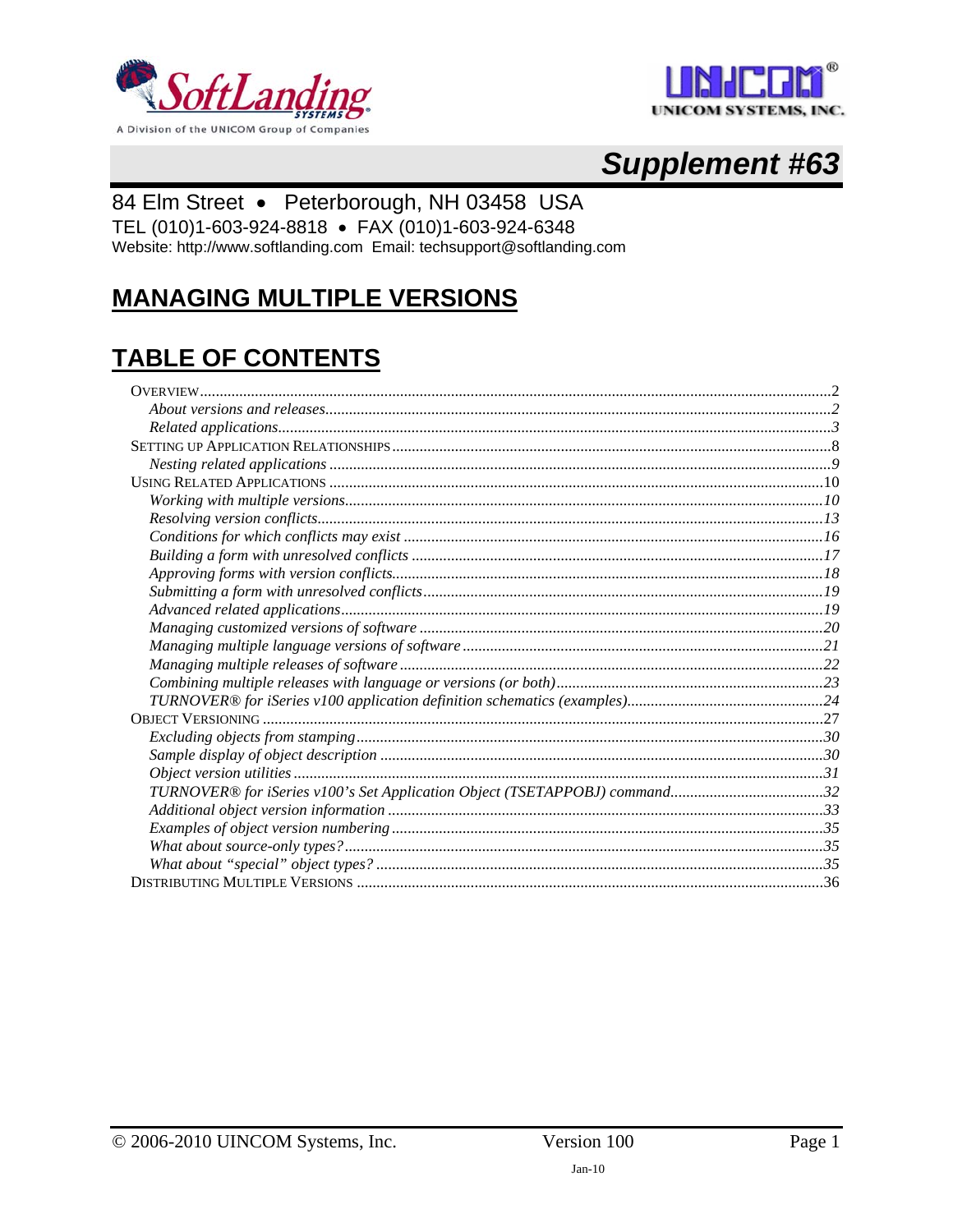#### <span id="page-1-0"></span>**Managing Multiple Versions**

You should read this document if your organization has the following traits and requirements:

- Is a software company;
- Needs to support custom modifications for several customers or locations from a central location;
- Introduces changes to your software periodically, as releases;
- Needs to maintain multiple national language versions of your software;
- Has requirements that span more than one of the topics above.

## <span id="page-1-1"></span>**OVERVIEW**

TURNOVER® for iSeries v100 employs several unique features to enable you to manage more complex software development environments. This is an advanced TURNOVER® for iSeries v100 topic. In this document, we assume that you already have a working understanding of TURNOVER® for iSeries v100 application definitions.

### <span id="page-1-2"></span>**About versions and releases**

With its library structure, the iSeries is ideal for managing multiple releases of software. As you start work on a new release, you create a new "release" library, start modifying objects from the last release and promote them to your new library. It doesn't matter whether you call the work in your new library a 'Release', a 'Version' or 'Product/2001'. The important thing is that you intend to introduce all the changes to your application together.

This chapter describes how to manage several application releases. But we also touch on object 'versioning' in this document (see page [27\)](#page-26-1). What's the difference? An object version number makes it easier to distinguish one version of an object from its predecessors or successors. In other words, it's a number that indicates how many times the object has been modified. Frequently, this has little to do with the application version (or release) number. After all, you may be preparing Payroll Release 4.0, but the payroll print program may have been modified fifty times over the life of the application. Therefore, its version number might be '050'.

Object version numbers help you verify what version of an object your user has installed. Rather than saying to your user, display the object description and tell me the date, the time, the source member information, and so on, you can simply ask, "What is the version number?" It's shorthand. You still can retrieve all of those other details, and they are just as valid as a version number, but a single version number is easier to verify. Later in this document (see page [27\)](#page-26-1) we explain how TURNOVER® for iSeries v100 accomplishes object versioning. For now, just keep in mind that application "versions" and object "versions" are different.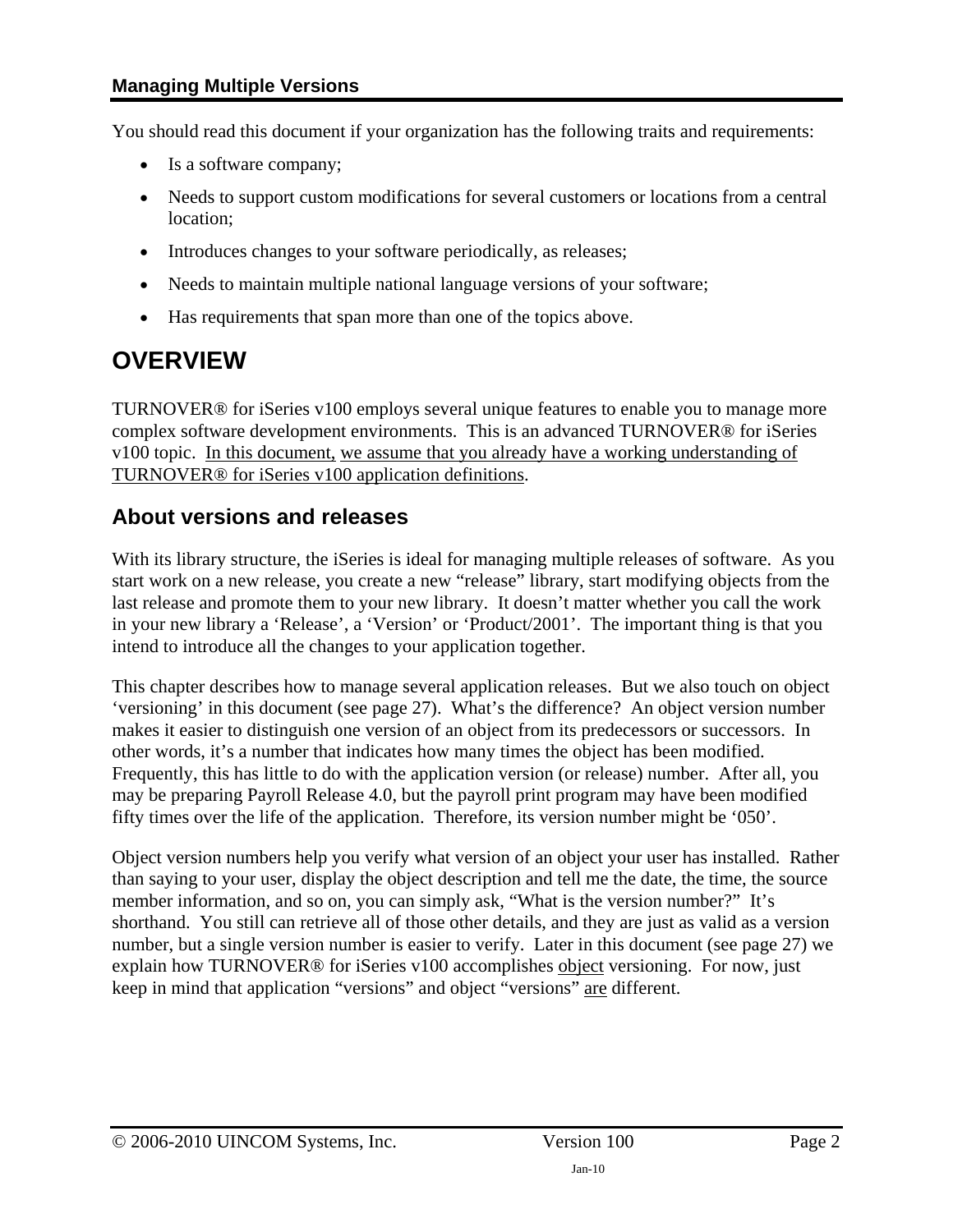### <span id="page-2-1"></span><span id="page-2-0"></span>**Related applications**

To understand how TURNOVER® for iSeries v100 manages multiple versions of software, you must understand TURNOVER® for iSeries v100's *Related Application* feature. The diagram below illustrates a related application in its most basic form.<sup>[1](#page-2-2)</sup> Each box represents one or more libraries defined to that level of the application.





If you had to support more than one release, then both of these applications might be active, simultaneously.

 $\overline{a}$ 

<span id="page-2-2"></span><sup>&</sup>lt;sup>1</sup> More complex scenarios are illustrated later in this document.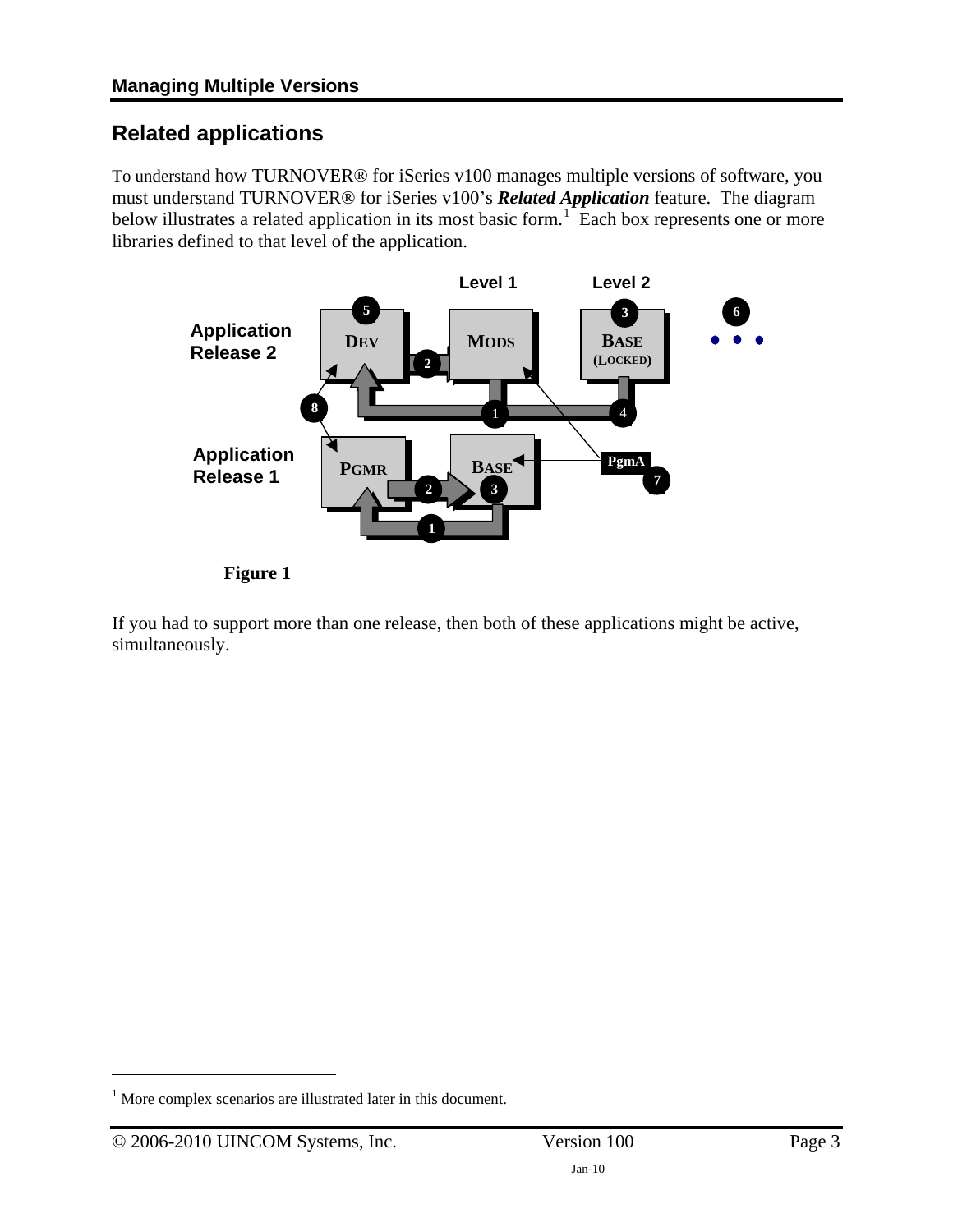### *How do related applications work?*

<span id="page-3-0"></span>Here are the basic rules:



**1** Checkout is from right to left; **2** promotions are from left to right.

The 'BASE' application library is defined to each application.

The BASE library for Release 2 is locked. Changes are not promoted to locked levels for any application definition. (However, the BASE library can be changed using the Release 1 application.) MODS libraries contain just the objects that you have modified for that release.

Release 2 is defined as 'related to' Release 1 (see panel on page 7).



If, using Release 2, you check out an object that has not been changed before (and it therefore does not exist in the MOD library), TURNOVER® for iSeries v100 will look for it in the locked libraries, defined at a higher level, starting from left to right.



If an object was already in development in a related application, you will be informed of this 'conflict' condition (see page 12).



More than one locked level can be defined (see examples on page 21).

You must define application unlocked levels consistently across a set of related applications. That is, if you have one test level for the base application, you must have one test level for each related application.



**7** Object names must be identical across related application boundaries.



When you check out an object from more than one related application, be sure the applications are set up so that they do not overlay each other in the same library. In this example, the base application is set up to check out to the programmer's library; the related application is set up to check out to a second library. Where many related applications are defined, we recommend that you define development libraries for each one.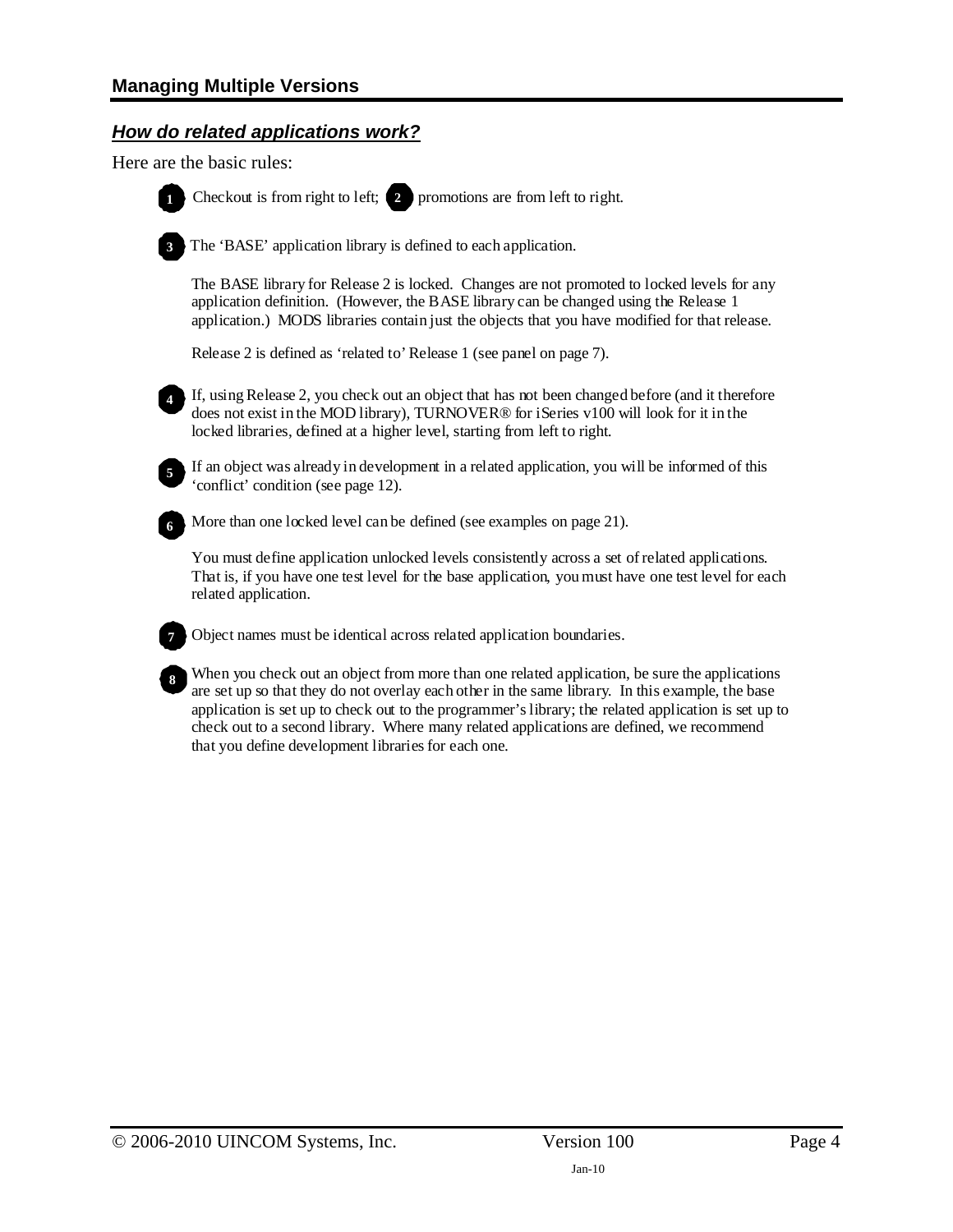### *Additional rules*

A **Base** application definition defines the entire application, exclusive of those objects that have been modified for any location.

A **Related** application consists of a subset of objects copied from the parent application and modified for use at one or more locations.

For each related application, the library list used to run the application will consist of the related application library(s) followed by the Base application library(s).<sup>[2](#page-4-0)</sup>

Objects and source that exist in the base may exist in one or more Related application libraries in their modified form. Object and source names must match in base and related libraries.

A Source member and object may exist in a Related application library without being present in the Base application library. These apply only to that version of the application. If such an object exists in several related application libraries, they must be changed independently. In order for TURNOVER® for iSeries v100 to recognize objects as related, they must exist in the Base library(s).

Users who are authorized to the Base should also be authorized to each of the related applications. Users can be authorized to a related application without being authorized to the Base.

**Note:** A related application could represent a release, as it does in **Figure 1**, or it could represent a custom modification for a customer or location, a second language version of your application, or a combination of release, custom modification and language version.

 $\overline{a}$ 

<span id="page-4-0"></span> $2<sup>2</sup>$  In some instances, base objects may be merged into a new release library so that fewer libraries need to be present in the library list.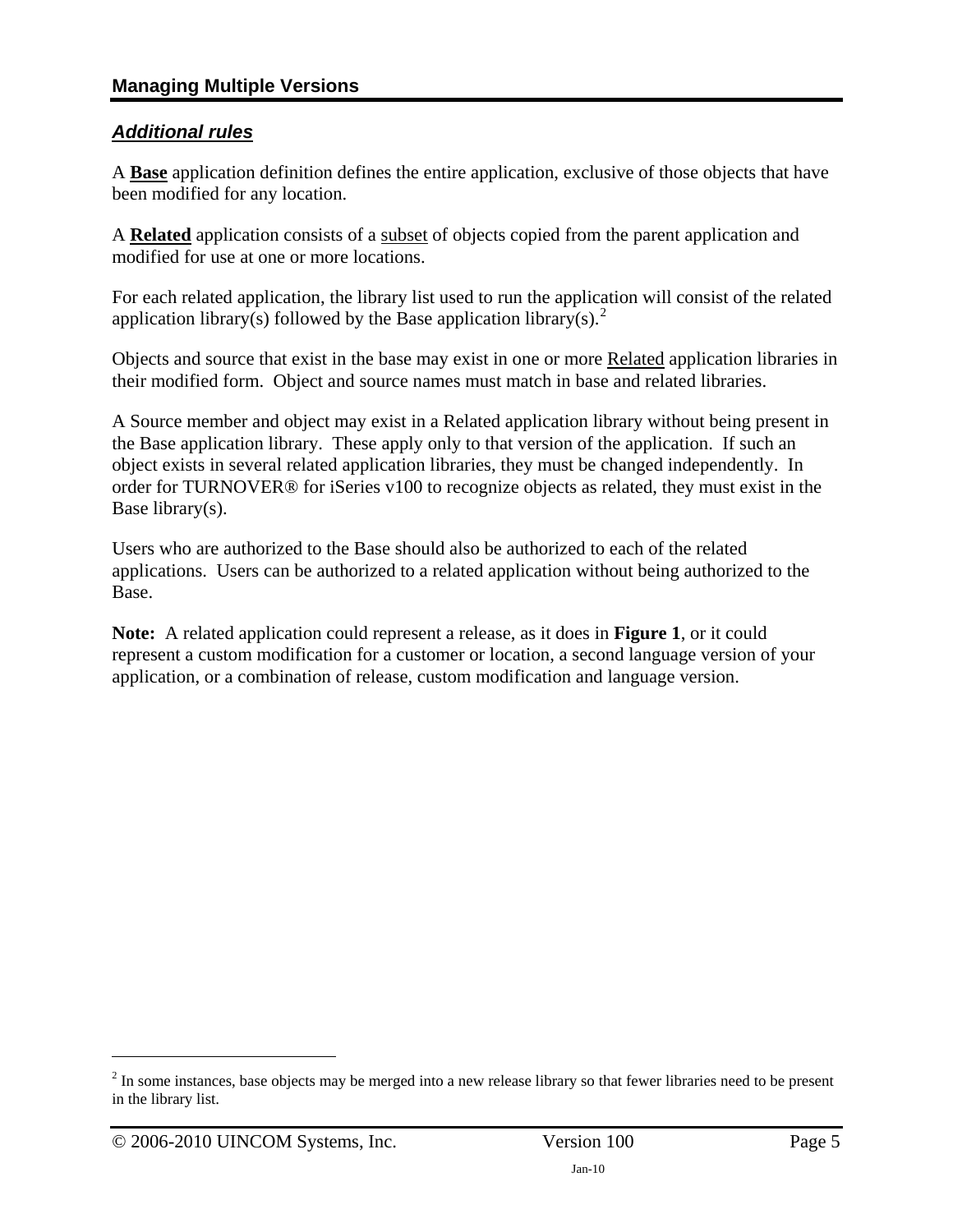### *Related applications and cross-referencing*

TURNOVER® for iSeries v100's related application and cross-referencing features work closely together. If you check out a file from one application that is referenced by a program in another, whether it be defined as related or not, TURNOVER® for iSeries v100 will show you the relationship. Although you can use the related application feature without building a crossreference database, TURNOVER® for iSeries v100 cannot predict the impact of your change. Therefore, we urge you to do both. If you are managing multiple releases, we recommend that you create a new cross-reference table for each new release of your application.

### **UNICOM Systems, Inc. Recommends**

If the related application represents customer modifications and if you distribute changes to customers, then we recommend keeping the customer modifications in separate libraries from the base application on the customer's computer. If changes are installed into one, consolidated library on your customer's computer, it is essential that they be installed in the correct order to avoid overlaying customized objects with those from the base application. TURNOVER® for iSeries v100 will handle the installation correctly. Normally, all changes are run in the same Group Form job, so this is not a problem. However, if you were to distribute and apply changes manually, they could end up being installed in the wrong order.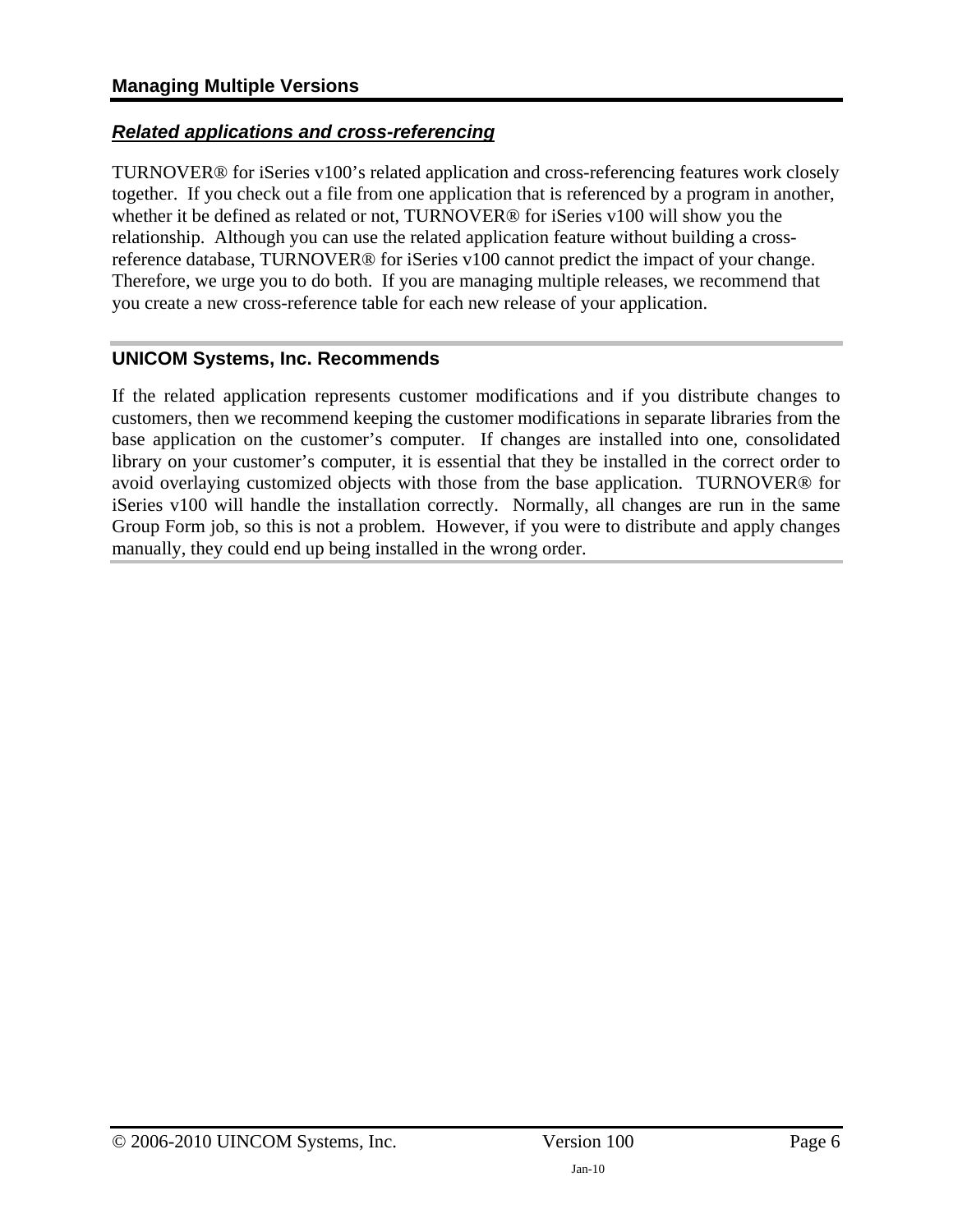### *Related application change scenarios (refer to Figure 1)*

The examples that follow will help you better understand how related applications work and how these rules are applied:

### *A change is made to an (older) program in Release 1.*

If it exists in MODS (in Release 2), you might have to make the same change there too.

You can check it out from Release 1 and Release 2. TURNOVER® for iSeries v100 prompts you to do so.

If you decided not to check the program out of MODS, TURNOVER® for iSeries v100 considers that a conflict and will not allow you to promote the object to BASE without verifying that you have resolved the conflict (see page [13](#page-12-1)).

If the program is already checked out of MODS, then a conflict exists that you will have to resolve. You will either have to make a similar change to the related object or to explain why you didn't (for example, it might have been completely rewritten for Release 2).

If the program doesn't exist in MODS, then you check it out, change it and promote it using just the Release 1 application.

*A change is made to a physical file for Release 2.* (Assuming you use TURNOVER® for iSeries v100's own cross-reference):

If the file does not exist in the MOD library, it will be checked out and copied from the BASE library and promoted back to the MOD library.

If the file exists in the MOD library, it will be checked out of the MOD library.

If logical files exist over the physical file, but are not changed, they will be created in the MOD library.

A program that uses the physical file and does not exist in the MOD library will be created there from the source in the BASE. (Think about it!)

**Note:** The cross-reference file is built in a table for Release 2 using all the application libraries, including those in the locked levels.

### *A change is made to a file for Release 1.*

If the file has been modified and exists in Release 2, you'll be prompted to check it out. If you decline to do so, you need to state a reason in order to avoid a conflict.

If programs exist over the physical file in either Release 1 or 2, they'll be recompiled when you promote the file to the base.

Each application will use its own cross-reference table and will recompile the correct related objects for each release.

These are just a few examples to clarify the operation of the related application feature.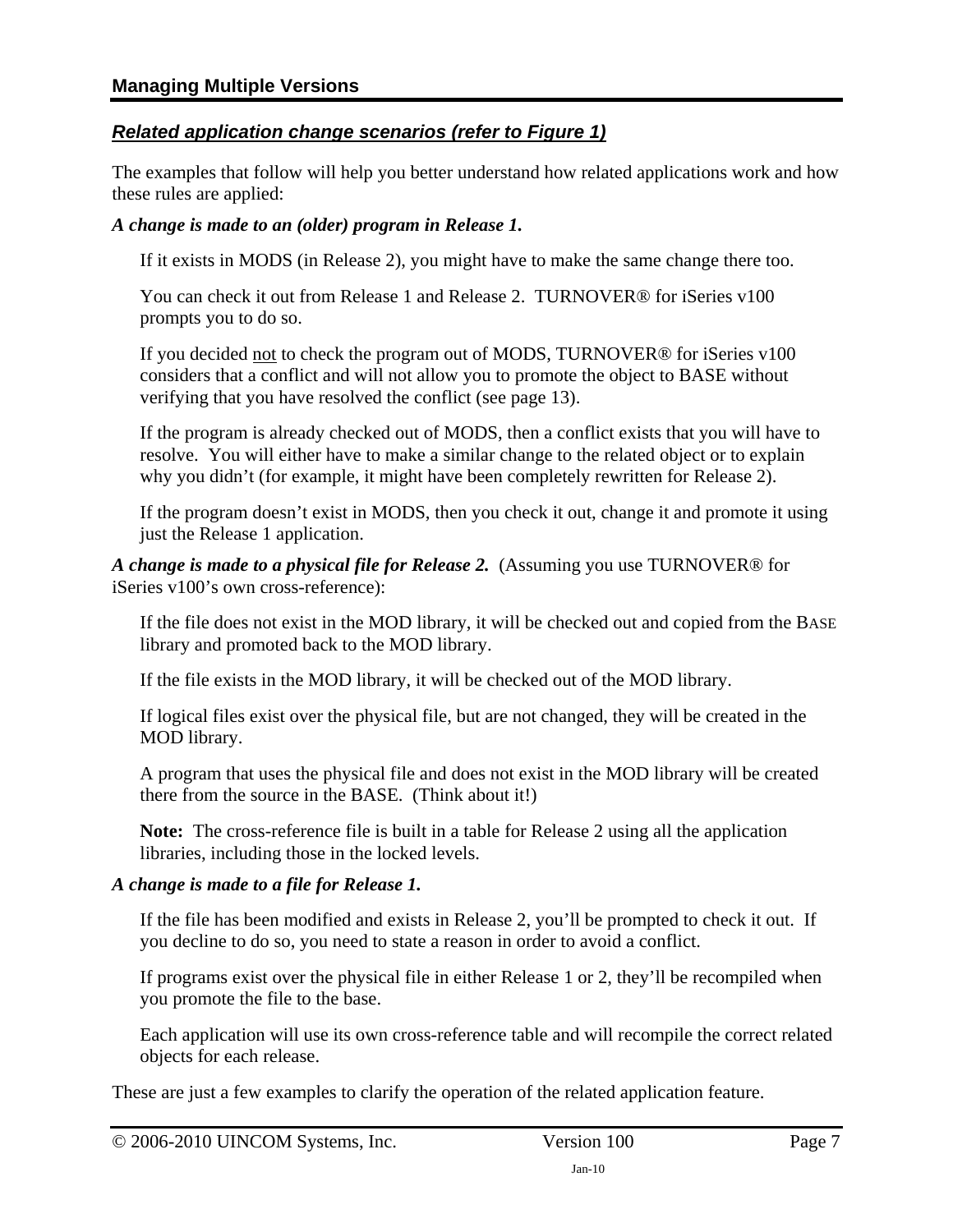# <span id="page-7-1"></span><span id="page-7-0"></span>**SETTING UP APPLICATION RELATIONSHIPS**

You can interrelate application definitions so that when you change one application, TURNOVER® for iSeries v100 prompts you to check if a similar change is required for a related application. In application relationships, the base application is referred to as the *parent* application; a related application is referred to as a *child* application.

Before you can set up application relationships, you must first define each of your applications independently (see *Chapter 1: Working with Application Definitions* in the *TURNOVER® for iSeries v100 User Guide*). It's important that each application be defined similarly. Here is a sample schematic:



**Figure 2** 

This is similar to the example in **Figure 1**, except that there are two unlocked levels, levels 1 and 2.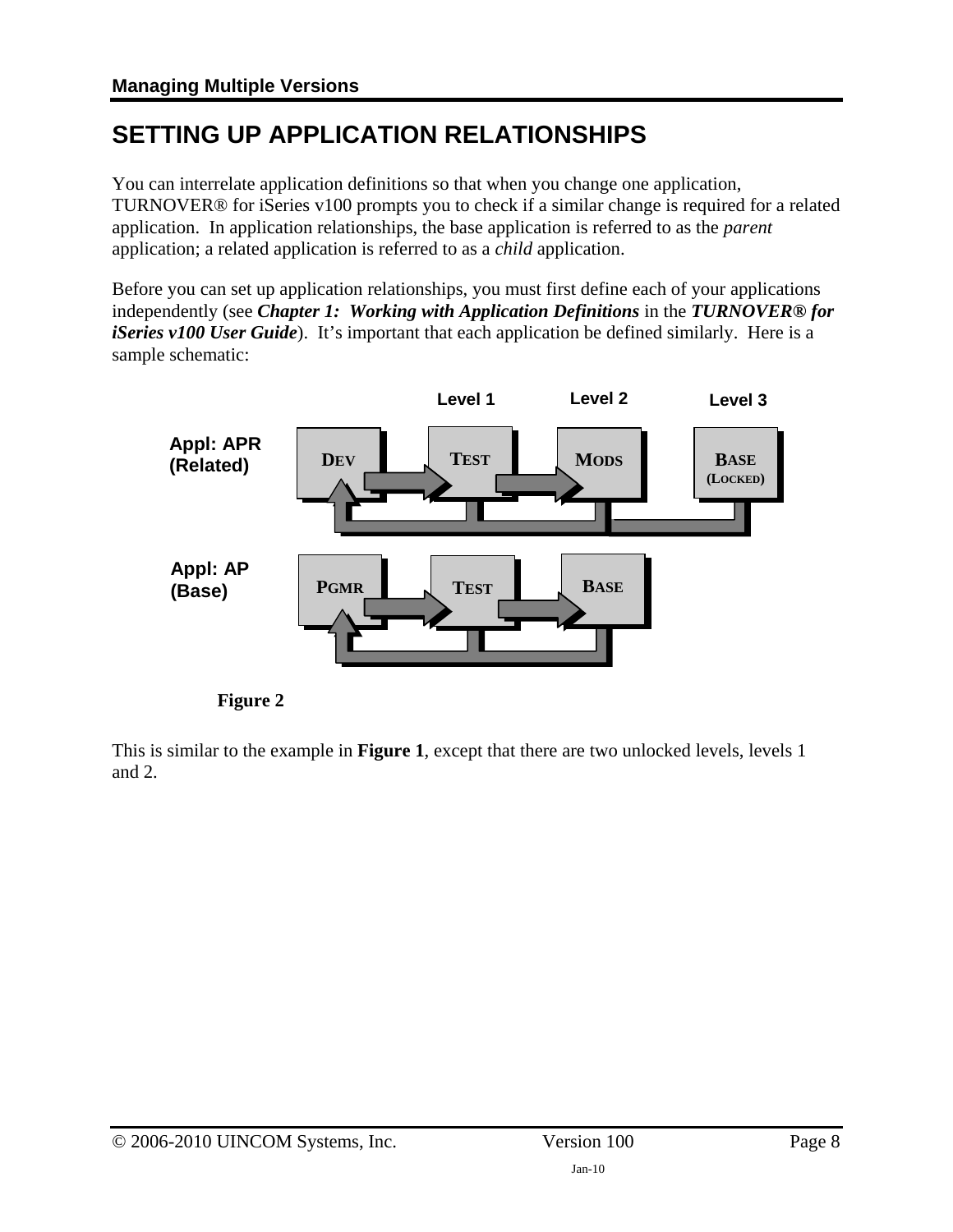<span id="page-8-0"></span>Once you have defined each application, you can begin working with application relationships. On the *Work with Application Definitions* panel, select an application definition with option **19** (*Application relations*). A panel like this appears:  $3$ 

```
 7/30/01 Work with Application Relationships Your Company, Inc. 
 Selected application . . . ARA Accounts Receivable Application 
   Release . . . . . .
   Version . . . . . . .
 Parent application . . . . APA Accounts Payable Application 
    Release . . . . . . . . 
    Version . . . . . . . . 
 The following applications have child relationships with the selected 
 application: 
 1=Add child 2=Change rule 4=Remove child relationship 
                New Obj. 
   Appl Rel Ver Rule
  \frac{1}{\Delta R \Delta R} - \frac{1}{\Delta R}Accounts Receivable B Application
   ARAC Accounts Receivable C Application
 Bottom 
 F3=Exit F4=Select child F12=Cancel F23=Remove parent
```
This panel shows all existing application relationships for the application you selected. The names of the selected application (ARA) and its parent application (APA) appear at the top of this panel. If the selected application has any child relationships, the names of those applications are listed on the panel's bottom half (ARAB and ARAC). Options are available for adding and removing relationships between the selected application and its child applications, and for setting new object rules for these relationships.

## <span id="page-8-1"></span>**Nesting related applications**

As stated earlier, the base application definition is the *parent*. It defines the entire application, exclusive of those objects that have been modified for any location. A related application is the *child*. It consists of a subset of objects copied from the parent application and modified for use at one or more locations.

Note that an application related to one parent can be a parent itself. In other words, TURNOVER® for iSeries v100 supports 'nested' related applications. As an example (see **Figure 1**), you might have several customer modifications applications related to Release 1 and several others related to Release 2. In that case, the Release 2 application would have several other applications related to it.

In our Application Release example (**Figure 2**), it is likely that you would start a Release 3 someday. That would be related to Release 2. (For an illustration of nested application, see *[Advanced related applications](#page-18-2)*, beginning on page [19.](#page-18-2))

<span id="page-8-2"></span> $\frac{1}{3}$ <sup>3</sup> You can also display the *Work with Application Relationships* panel by selecting an application level with option **19** (*Application relations*) on the *Work with Application Definition* panel or by typing **1** next to *Application relations* on the *Define the Application* panel. For detailed information, see *Chapter 1: Working with Application Definitions* in the *TURNOVER® for iSeries v100 User Guide*.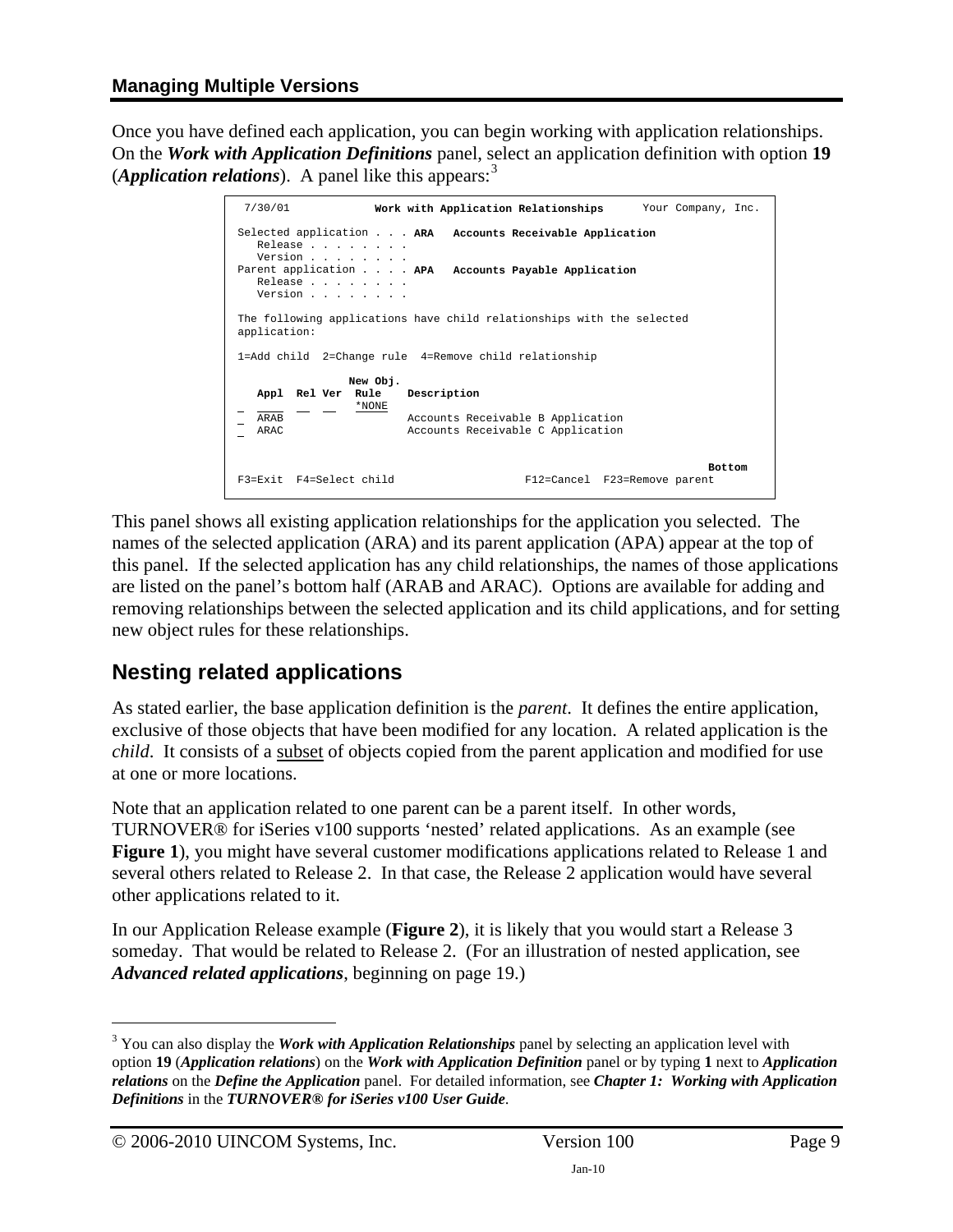# <span id="page-9-1"></span><span id="page-9-0"></span>**USING RELATED APPLICATIONS**

There are two points in the change process where related applications come into the picture: when you check out source for an object and when you set up TURNOVER® for iSeries v100 forms to promote your changes. These features are supported on the *Programmer's Worklist*; therefore, let's assume you are using that facility.

### <span id="page-9-2"></span>**Working with multiple versions**

The Programmer's Worklist, illustrated on page [11](#page-10-0), allows you to work on all of the related objects across all of your related applications at one time. Referring to **Figure 3**, when you check out an item from the AP BASE library, TURNOVER® for iSeries v100 will search for the same object in the MODS library and APRTEST. It will also tell you if it is checked out for the APR application.





You can check it out for AP and APR. If it is already checked out for APR and has not been promoted to APRTEST, TURNOVER® for iSeries v100 writes a conflict record.

What happens if you ignore a related item and don't check it out? Again, a conflict record is written. You will have to resolve the conflict before you can promote the object to the Base application. (See *[Resolving version conflicts](#page-12-1)* on page [13](#page-12-1).)

All of this is managed from your *Programmer's Worklist* panel.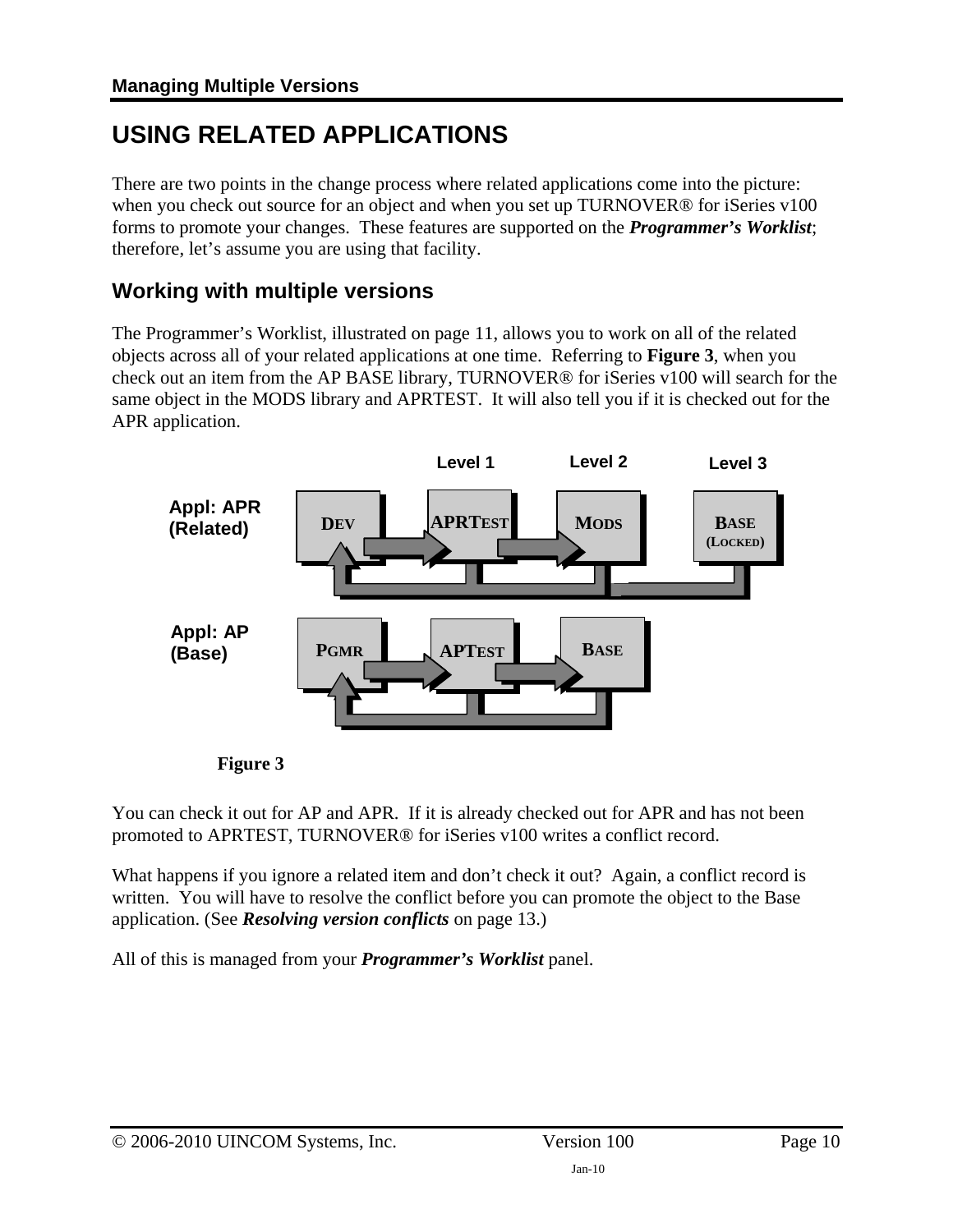<span id="page-10-0"></span>Here is a sample Programmer's Worklist panel:

| 3/21/96 15:02:30 Work with Programmer Worklist Your Company, Inc.                                                                                                       |                                                                                     |  |  |                         |  |
|-------------------------------------------------------------------------------------------------------------------------------------------------------------------------|-------------------------------------------------------------------------------------|--|--|-------------------------|--|
| Worklist APPR0001 A test task<br>Position to Apply filters N (F17=Filters)                                                                                              |                                                                                     |  |  |                         |  |
| 2=Change 3=Copy 4=Delete 11=Move 12=Compare source 99=Next option<br>22=Change checkout 24=Checkin 25=Task details 26=Conflicts<br>21=Checkout<br>Object<br>Chk<br>Nxt. |                                                                                     |  |  |                         |  |
|                                                                                                                                                                         | Object Attr Library Obj Src Out Form FormSts ItemSts<br>APRPG001 RPG PRODTEST Y Y N |  |  | Opt<br><b>NEW</b>       |  |
|                                                                                                                                                                         | APRPG001 RPG ACPTTEST N N N<br>APRPG001 RPG DEVTEST N N N                           |  |  | 46<br><b>NEW</b><br>NEW |  |
|                                                                                                                                                                         |                                                                                     |  |  |                         |  |
|                                                                                                                                                                         |                                                                                     |  |  |                         |  |
| Parameters or command<br>$=$ $=$ $>$                                                                                                                                    |                                                                                     |  |  |                         |  |
| F2=Forms F3=Exit F4=Prompt F5=Refresh F6=Add item F9=Retrieve<br>F10=Command entry F11=View2 F19=Inter. 21/46 F23=More options F24=More keys                            |                                                                                     |  |  |                         |  |

Two options on the *Work with Programmer Worklist* panel are useful when you're working with related applications:

#### **16=Related objects**

Search for related objects in related applications.

#### **26=Conflicts**

1

Show all conflicts for the object selected.

If there are one or more applications related to the application with which you are working, it is up to you to check for related objects (option **16**). However, if you forget to check, TURNOVER® for iSeries v100 will help you remember. How? TURNOVER® for iSeries v100 sets an indicator on when you add an item to your Worklist and sets it off when you select option **16**. If you forget, TURNOVER® for iSeries v100 will not let you add the item to a TURNOVER<sup>®</sup> for iSeries v100 form.<sup>[4](#page-10-1)</sup> Cross-referencing (option 15) works in a similar way.

<span id="page-10-1"></span><sup>4</sup> See **F18=Defaults** and the online Help for how this feature is controlled.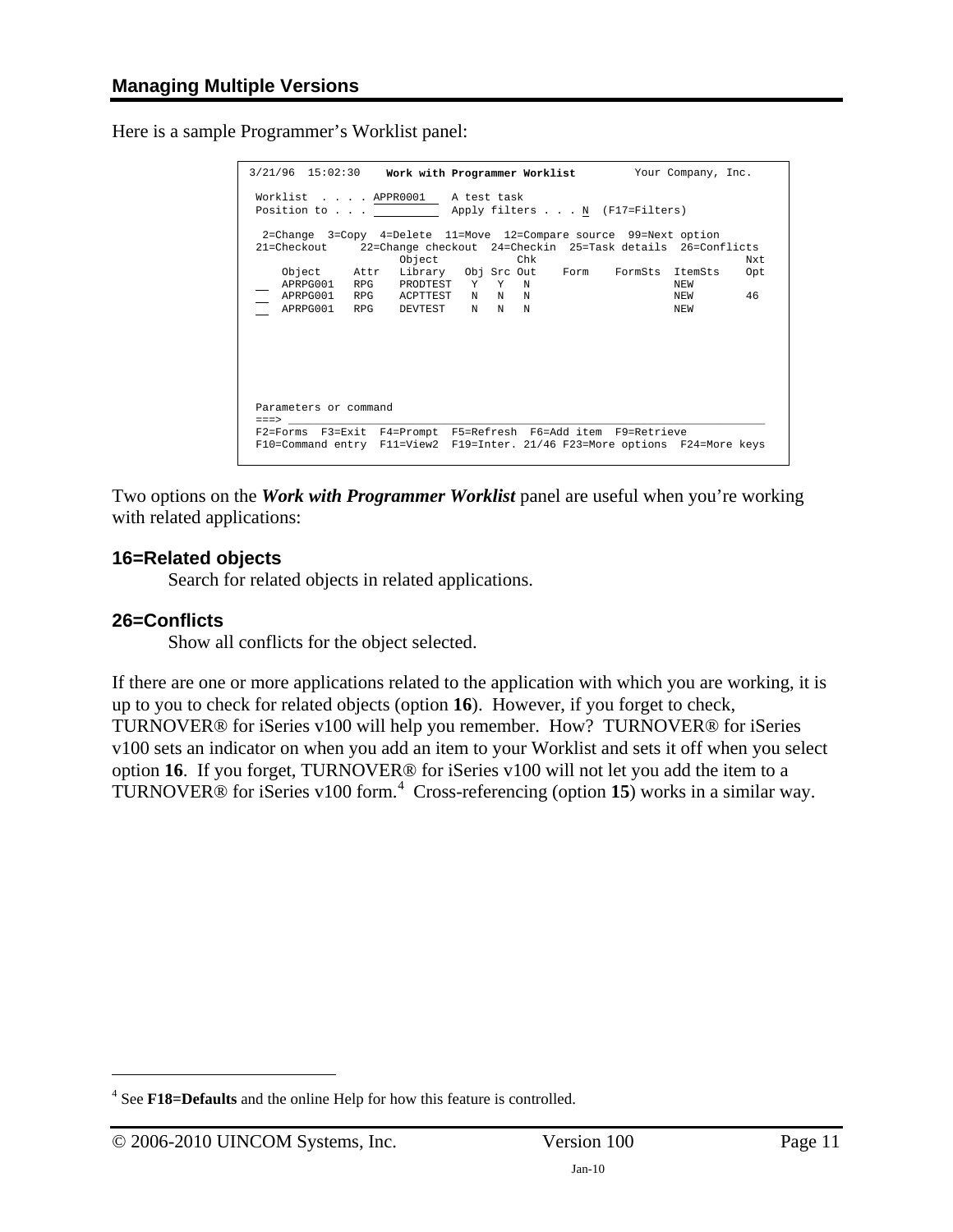When you select option **16**, you'll either see a message informing you that *"None of the selected objects have been modified using related applications"* or you'll see the following panel:

```
2/28/96 16:21:57 Work with Related Applications Your Company, Inc. 
                                                                                                      Π
 Worklist . . . . TP400257 Tasks-No validity chking on filter value 
  1=Add to Worklist 2=Add to Worklist/Checkout 8=Browse base 9=Browse related 
 ------Base------ ----Related----- Chckd 
 Member Attr Appl Rel Ver Lev Appl Rel Ver Lev Out Programmer 
 __ APPRG001 RPP AP 0 0 2 APR 2 N 
 __ APPRG001 RPG AP 0 0 2 APR2 2 Y HINES 
                                                                                               Bottom 
  F3=Exit F4=Prompt F11=Alt. view F12=Cancel F19=Submit 1/2 F21=Commands
```
This panel shows you all of the versions of the object(s) you have previously modified within related applications (subsequent releases, foreign language versions, customer modifications, and so on.)

In the panel above, two versions exist, one for related application APR and one for APR2. (Notice that the second one is currently checked out.)

If the programmer checks out the item in the base application on the worklist, but decides not to check out the related object(s), *TURNOVER® for iSeries v100 will write a conflict record for each of the related applications where the object has been changed*.

If the object in the related application is already checked out, the programmer who checked it out must resolve the conflict before creating a TURNOVER® for iSeries v100 form.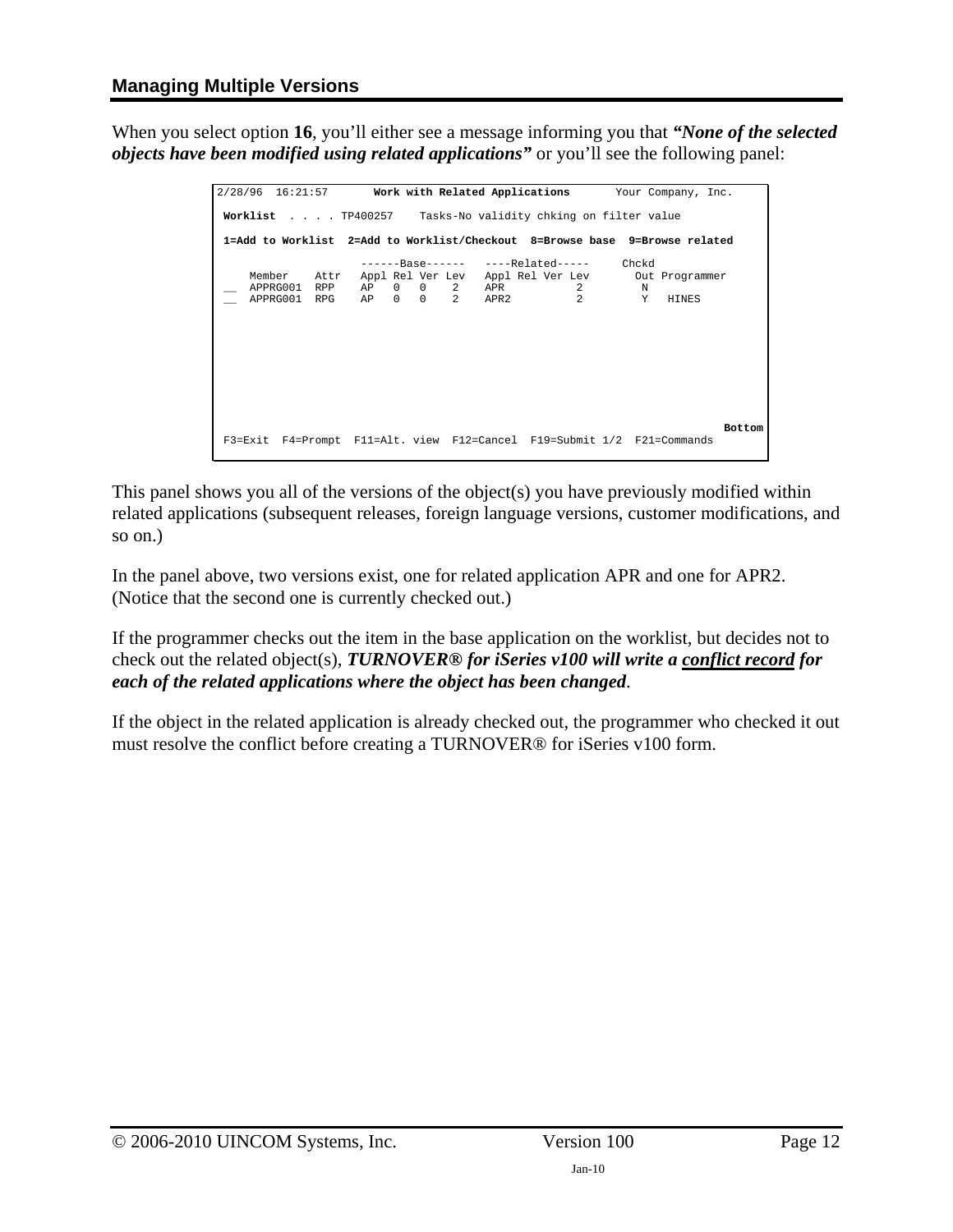### <span id="page-12-1"></span><span id="page-12-0"></span>**Resolving version conflicts**

How do you know if a conflict exists? The *Work with Programmer Worklist* panel will display the word **CONFLICT** in the *ItemSts* field for the item in question. (This does not replace the item status you may have set; it overlays that status on this panel until the conflict condition is resolved.)

| $2/22/96$ $9:11:40$                                                         | Work with Programmer Worklist                              |     |     |  |         | Your Company, Inc. |      |
|-----------------------------------------------------------------------------|------------------------------------------------------------|-----|-----|--|---------|--------------------|------|
| Worklist TEST<br>Test worklist<br>Position to Apply filters Y (F17=Filters) |                                                            |     |     |  |         |                    |      |
| 2=Change 3=Copy 4=Delete 11=Move 12=Compare source 99=Next option           |                                                            |     |     |  |         |                    |      |
| 21=Checkout                                                                 | 22=Change checkout 24=Checkin 25=Task details 26=Conflicts |     |     |  |         |                    |      |
|                                                                             | Object                                                     |     | Chk |  |         |                    | Nxt. |
| Object Attr                                                                 | Library Obj Src Out Form                                   |     |     |  | FormSts | ItemSts            | Opt  |
| APCLP001 CLP                                                                | PRODTEST Y Y Y                                             |     |     |  |         | <b>NEW</b>         |      |
| APCLP001<br><b>CLP</b>                                                      | ACPTTEST                                                   | Y Y | N   |  |         | <b>NEW</b>         | 47   |
| APCLP001<br><b>CLP</b>                                                      | N<br>DEVTEST                                               | Y   | N   |  |         | <b>NEW</b>         | 32   |
| 26 APCLP002<br><b>CLP</b>                                                   | Y<br><b>PRODTEST</b>                                       | Y   | Y   |  |         | CONFLICT           |      |
| APCLP002<br><b>CLP</b>                                                      | Y<br><b>ACPTTEST</b>                                       | Y   | N   |  |         | <b>NEW</b>         | 47   |
| APCLP002<br>CT.P                                                            | N<br>DEVTEST                                               | Y   | N   |  |         | NEW                | 32   |
| APRPG001<br><b>RPG</b>                                                      | PRODTEST<br>Y                                              | Y   | Y   |  |         | NEW                |      |
| APRPG001<br><b>RPG</b>                                                      | <b>ACPTTEST</b><br>N                                       | N   | N   |  |         | NEW                | 47   |
| APRPG001<br><b>RPG</b>                                                      | N<br>DEVTEST                                               | Y   | N   |  |         | NEW                | 32   |
|                                                                             |                                                            |     |     |  |         |                    | More |
| Parameters or command                                                       |                                                            |     |     |  |         |                    |      |
|                                                                             |                                                            |     |     |  |         |                    |      |
| $=$ = $=$ >                                                                 |                                                            |     |     |  |         |                    |      |
| F2=Forms F3=Exit F4=Prompt F5=Refresh F6=Add item F9=Retrieve               |                                                            |     |     |  |         |                    |      |
| F10=Command entry F11=View2 F19=Batch 21/46 F23=More options F24=More keys  |                                                            |     |     |  |         |                    |      |

To resolve the conflict, you can either check out the related item or, where you have made the judgment that the related item does not need to be changed, you can update the conflict file. To do so, type **26=Conflicts** next to the item and press **Enter**.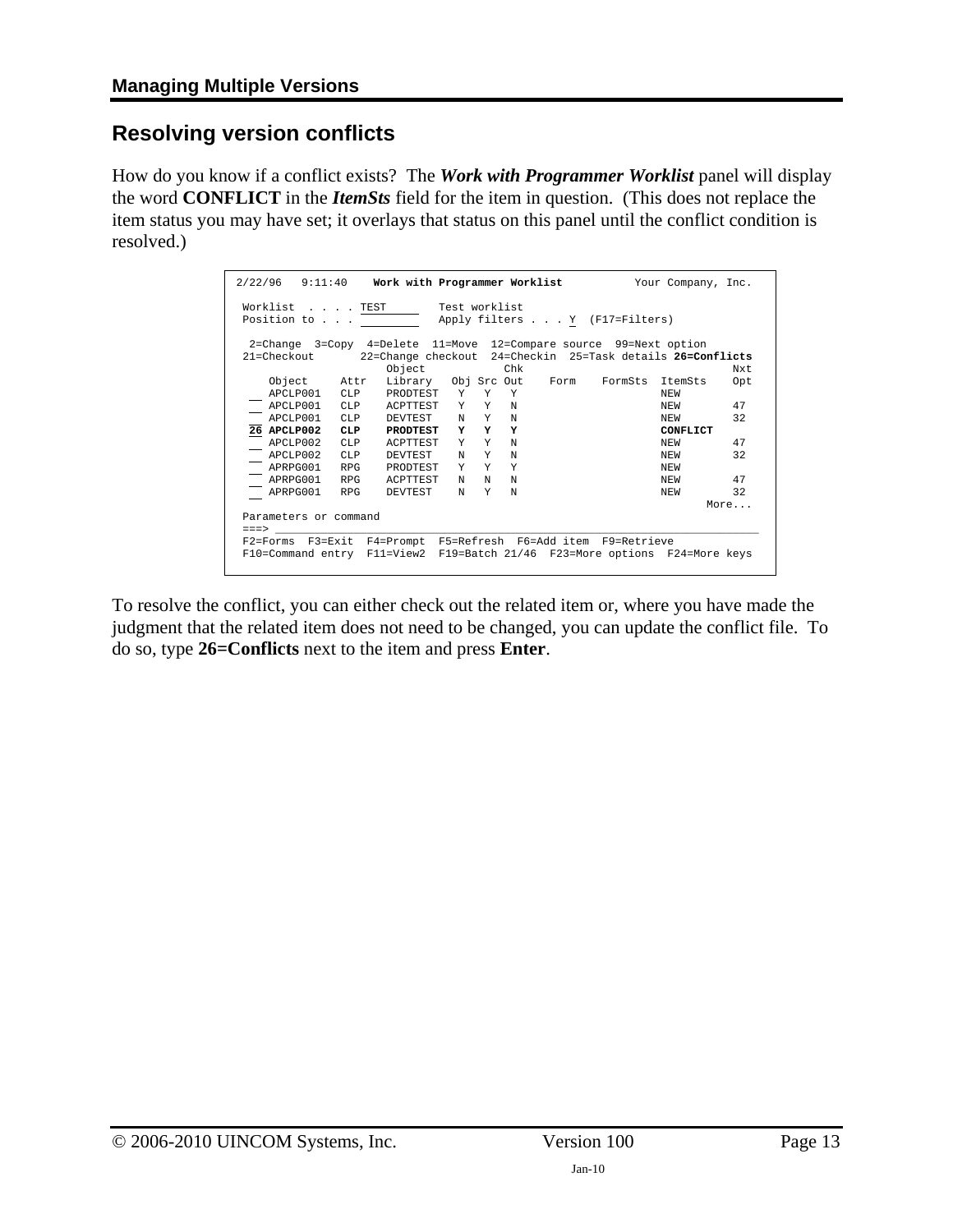<span id="page-13-0"></span>You see the following *Work with Related Application Conflicts* panel.

```
 2/22/96 Work with Related Application Conflicts Your Company, Inc. 
09:11:40 
Position to object . . . _

Highlighted objects indicate unresolved conflicts. 
1=Send message 2=Change 5=Display 8=Browse base 9=Browse related 
                      ------Base------ -----Related---- 
 Object Type Appl Rel Ver Lev Appl Rel Ver Lev Code Comment 
_ APCLP002 CLP AP 0 0 2 APR 0 0 2 NA Obsolete 
_ APCLP002 CLP AP 0 0 2 APR2 0 0 2 
 Bottom 
F3=Exit F11=Alt. view F12=Cancel F17=Filters 
Note: This is a sub-setted list.
```
This panel shows you all of the resolved or unresolved entries in the conflicts file for this item. When selected from the worklist, it is subsetted for the item(s) selected. **F11** toggles between alternate views.

```
 2/22/96 Work with Related Application Conflicts Your Company, Inc. 
09:11:40 
Position to object . . . _

Highlighted objects indicate unresolved conflicts. 
1=Send message 2=Change 5=Display 8=Browse base 9=Browse related 
                   ------Base------ -----Related---- 
Object Type Library Library User TimeStamp<br>_APCLP002 CLP APPROD APPRODR PSCHMIDT 19960223123500<br>_APCLP002 CLP APPROD APPRODR
Bottom Bottom
  F3=Exit F11=Alt. view F12=Cancel F17=Filters 
Note: This is a sub-setted list.
```
Select an item with option **1** to send a message to the user associated with the conflict, as in the case where the item is currently checked out to another programmer. Use options **8** and **9** to browse the base source member or the related source member, respectively.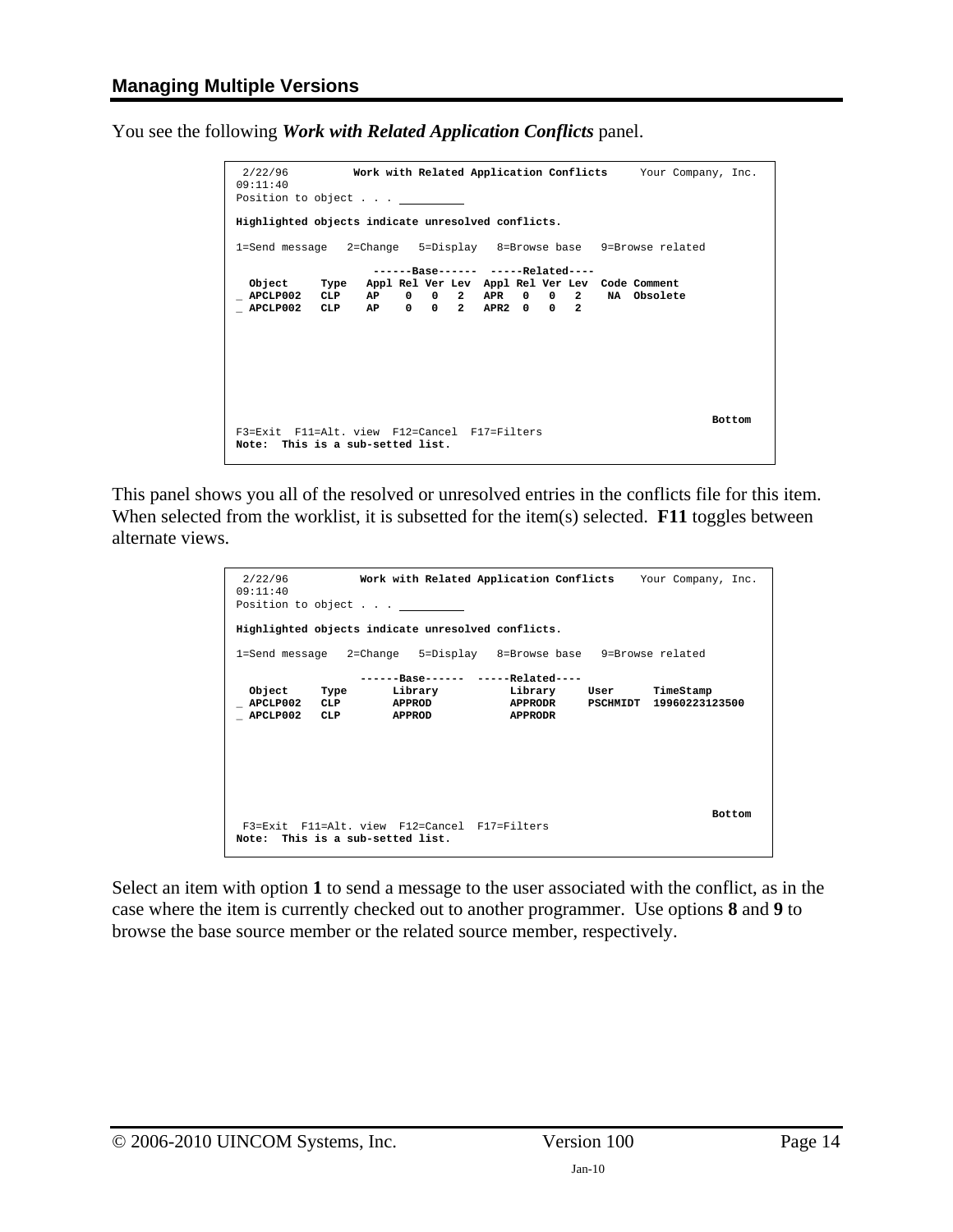To resolve a conflict for an item, type **2** next to the item. You'll see the *Change Conflict* panel.

| 2/27/96 7:52:30                                                                                                                                                                                                                                                | Change Conflict                                                                | Your Company, Inc. |  |  |  |  |
|----------------------------------------------------------------------------------------------------------------------------------------------------------------------------------------------------------------------------------------------------------------|--------------------------------------------------------------------------------|--------------------|--|--|--|--|
| Type choices, press Enter.                                                                                                                                                                                                                                     |                                                                                |                    |  |  |  |  |
| Object PROGRAMX<br>Object type $\ldots$ $\ldots$ $\ldots$ RPG<br>Conflict type * CHKOUT                                                                                                                                                                        |                                                                                |                    |  |  |  |  |
| Application AP<br>Release 3<br>Version $\ldots$ , $\ldots$ , $\ldots$ , 0<br>Level $\ldots$ 2<br>Library APPROD<br>Time stamp 19960219142345<br>$User \ldots \ldots \ldots \ldots \ldots PGMR1234$<br>Project/task reference APPR0023 APPR0023<br>Form 1000342 | Related<br>Base<br>APF<br>3<br>0<br>$\mathbf{z}$<br><b>APPRODR</b><br>PSCHMIDT |                    |  |  |  |  |
| Reason code F4=List<br>Comment                                                                                                                                                                                                                                 |                                                                                |                    |  |  |  |  |
| $F3 = Fx i + F4 = Li s +$                                                                                                                                                                                                                                      | F9=Base task                                                                   | $F12 = Cancel$     |  |  |  |  |

You can resolve a conflict by entering a valid reason code.<sup>[5](#page-14-0)</sup> Type **F4** to list the valid codes. The comment is required and will default to the description of the reason code file, but may be overtyped.

Press **F9** to see the project and task associated with the base changes.

TURNOVER® for iSeries v100 maintains an audit history of all conflict changes made to the Conflict transaction file. You can view and resolve these conflicts using the **TWRKCON**  (**Work with Conflicts**) command on a TURNOVER® for iSeries v100 command line and then specifying filters for the list of conflicts you want to generate and review. Also, you can use another command, **TRPTCON** (**Report Conflicts**), at any time, to produce a report of related application conflicts that includes an audit history of conflict resolutions. You can type this command on a command line or run it from a user-written program.

For a list of parameters for both the **TWRKCON** and **TRPTCON** commands, see the TURNOVER® for iSeries v100 Supplement entitled *TURNOVER® for iSeries v100 Commands* (**#28**).

### **UNICOM Systems, Inc. Caution**

You should not resolve a conflict if you have not actually resolved the conflict! In other words, if the related program needs to be changed, add it to your worklist, check it out and change it! When you check it out, TURNOVER<sup>®</sup> for iSeries v100 will automatically update the conflict file for you.

<span id="page-14-0"></span><sup>5</sup> Users with *Defaults* authority can maintain the *Reason code* file.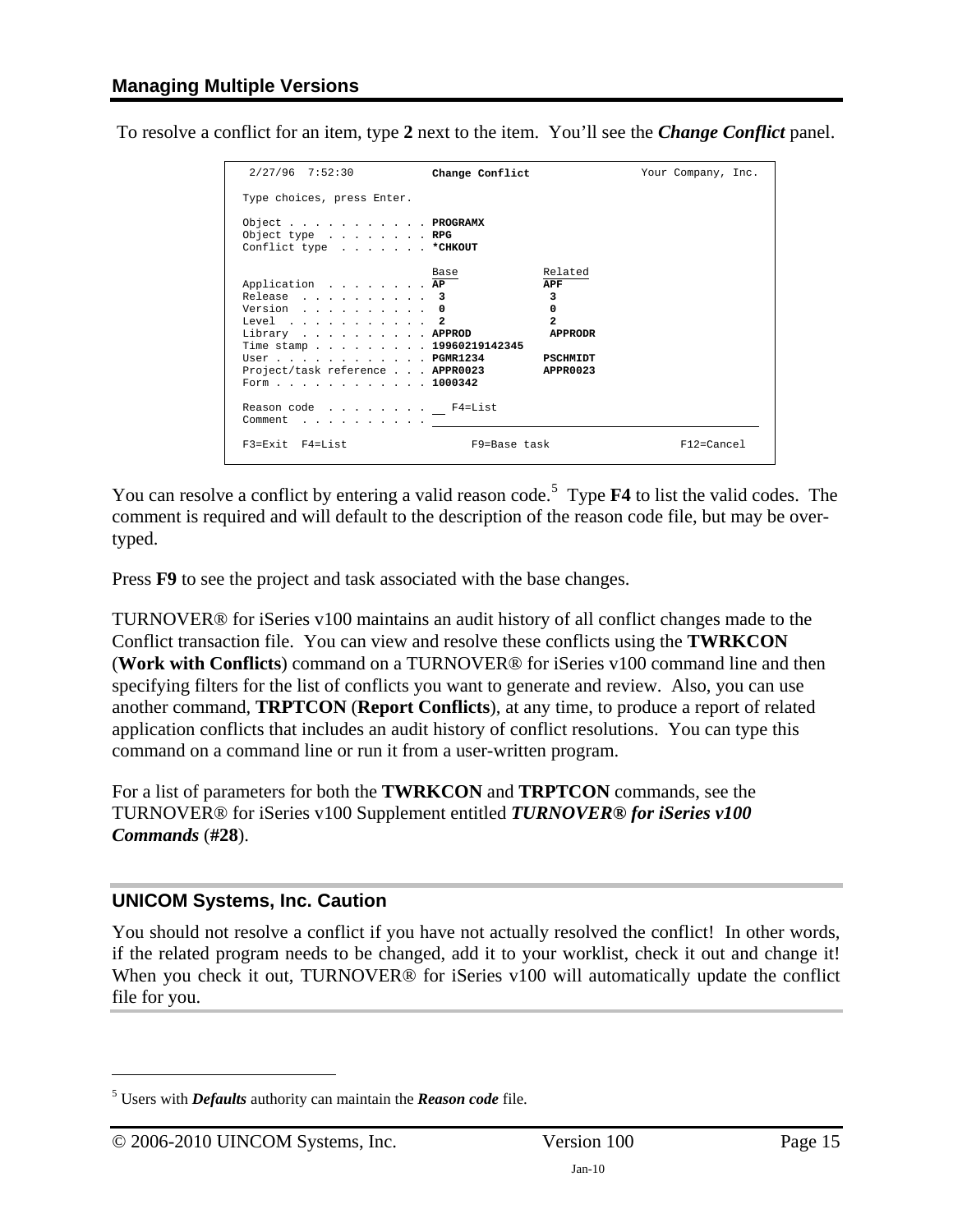# **Conditions for which conflicts may exist**

<span id="page-15-1"></span><span id="page-15-0"></span>

| <b>Condition</b>                                                                                                        | <b>Action</b>                                                                                                                                                           |
|-------------------------------------------------------------------------------------------------------------------------|-------------------------------------------------------------------------------------------------------------------------------------------------------------------------|
| You checked out an object from the base<br>application but not from the related application(s).                         | Add object to your Worklist and check it out.                                                                                                                           |
| The item in the related application is checked out<br>to someone else.                                                  | Use worklist option 26 to send a message to<br>the other programmer. S/he will have to<br>resolve the conflict manually before the item<br>in the base can be promoted. |
| You don't have time to checkout and fix the<br>related item at this time.                                               | Resolve with an appropriate Reason code and<br>then permanently resolve the conflict later.                                                                             |
| The related item was checked out but then you<br>realized that it did not need to be changed.                           | Check in the item. The conflict file will be<br>updated to indicate that the item was checked<br>in manually.                                                           |
| The object in the base application has been<br>promoted but the one $(s)$ in the related<br>application( $s$ ) has not. | Do nothing. If the item is checked out, it will<br>be resolved automatically when it is<br>promoted.                                                                    |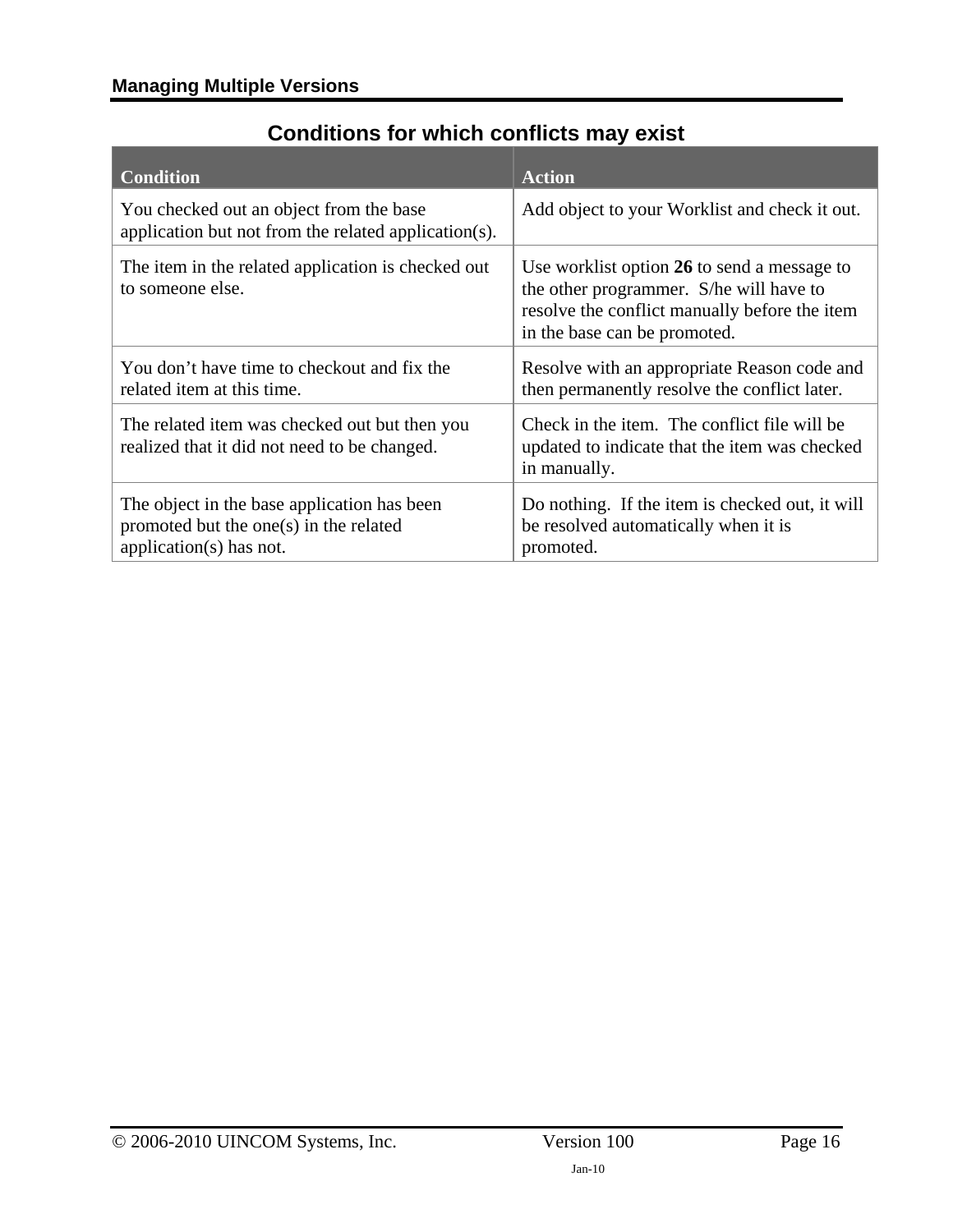### <span id="page-16-1"></span><span id="page-16-0"></span>**Building a form with unresolved conflicts**

What happens when objects in the related application were created from the source in the base (as would be the case if you are maintaining different national language versions of objects from the same source and different language message files located in related application libraries)? Nothing special needs to be done and there is no conflict. If the *Programmer Worklist* session default, *Related apps check automatic*, is set to **Y**, these objects are automatically included for recompile on TURNOVER® for iSeries v100 forms (See Programmer's Worklist,

**F18=Defaults**.) If *Related apps check automatic* is set to **N**, you would see the following panel when you build the form from your Worklist (option **46**) or if you edit the form (option **42**). In either case, you would see the following panel:

```
 2/22/96 Form Maintenance Options Your Company, Inc.
 11:15:21
 Type choices, press Enter.
 Form . . . . . . . . . 1000076
 Description . . . . . Test worklist
Resequence the form . . . . . . . . . . . . . . . . Y Y, N
 Check for logical files and add them to the form . . . Y Y, N
Check cross-reference file for related objects . . . . \underline{Y} Y, N
Check for objects changed by other programmers . . . . \underline{N} Y, N
Check for related application conflicts . . . . . . . Y Y, N
 F3=Exit F12=Cancel
```
When you press **Enter**, TURNOVER® for iSeries v100 displays the *Work with Conflict* panel (shown on page [14](#page-13-0)) if conflicts exist for items in applications related to those on the TURNOVER® for iSeries v100 form. If no conflicts exist, you'll see the message *"No conflicts found for form nnnnnnn"*.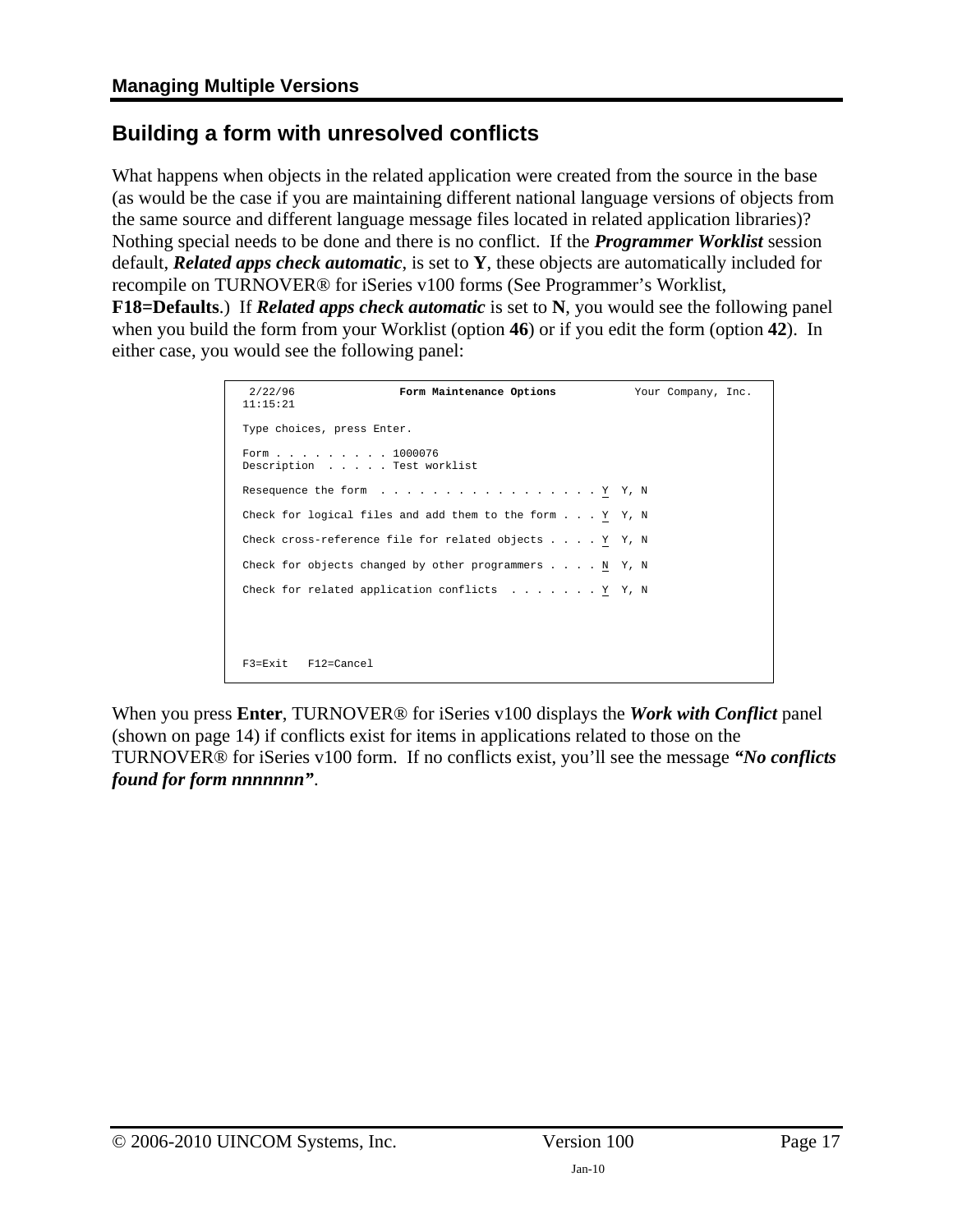## <span id="page-17-1"></span><span id="page-17-0"></span>**Approving forms with version conflicts**

When you approve a form (option **48** on the *Programmer's Worklist* or option **10** on the *Work with Forms* panel) for which related applications exist, you'll see **F8=Conflicts** on the panel, as illustrated below:

| 2/22/96<br>9:24:01 | Work with Form Approval List                                                 |                                                | Your Company, Inc. |
|--------------------|------------------------------------------------------------------------------|------------------------------------------------|--------------------|
|                    | Form: 1000078 Test worklist                                                  | Application: AP Release: 0 Version: 0 Level: 2 |                    |
| 1=Send message     |                                                                              |                                                |                    |
| User<br>TURNOVER   | Name<br>Turnover Administrator                                               | Approved Date<br>0/00/00<br>N                  | Time<br>By.        |
|                    | F3=Exit F7=Message Pqmr F8=Conflicts F11=View form F12=Cancel F21=Select all |                                                |                    |

If you press **F8**, you'll see the *Work with Conflicts* panel, filtered by the objects on the TURNOVER® for iSeries v100 form.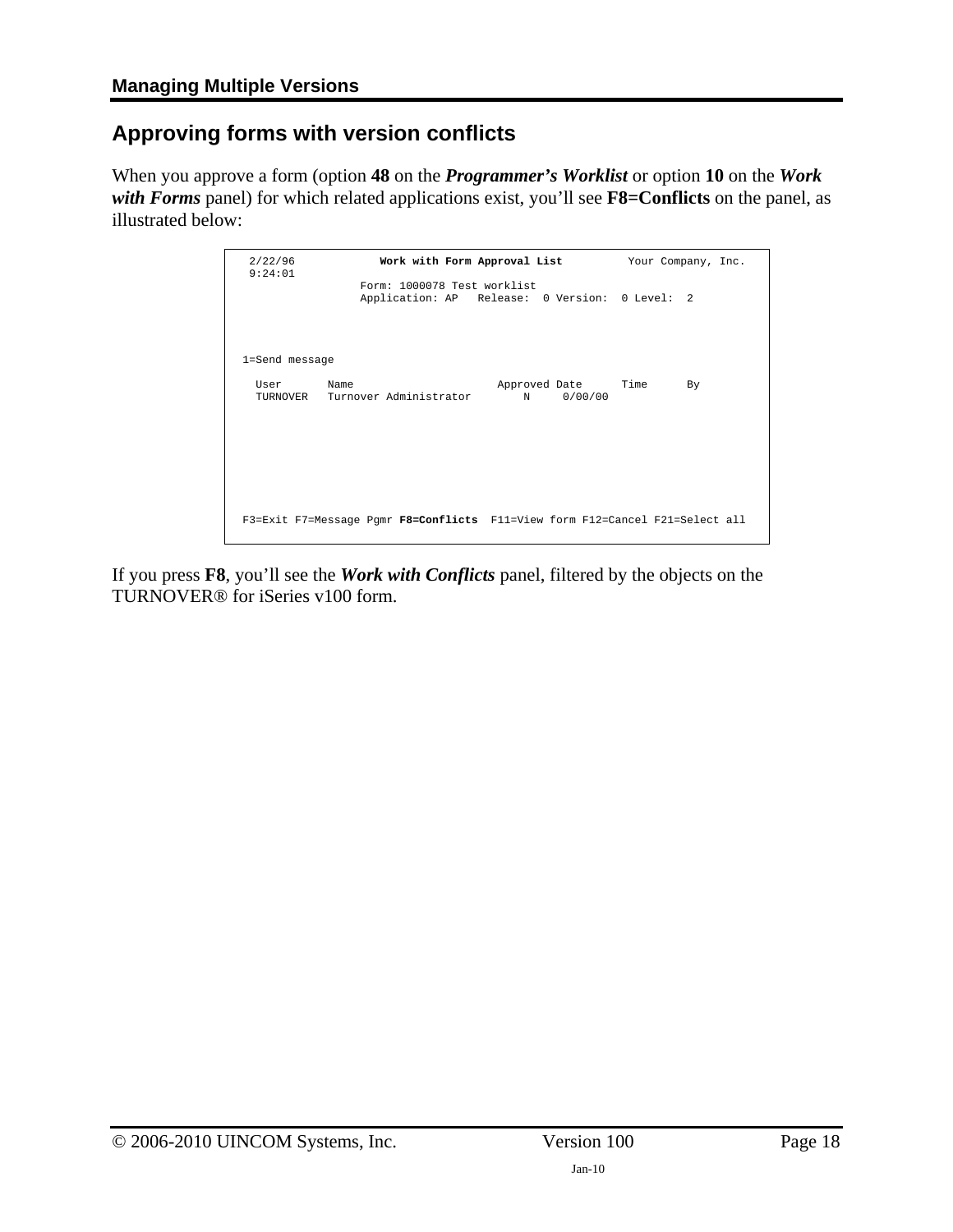### <span id="page-18-1"></span><span id="page-18-0"></span>**Submitting a form with unresolved conflicts**

What happens if you try to submit a form with unresolved conflicts? You'll see the following panel:

```
 2/22/96 Submit Form Your Company, Inc. 
                                                         SYSTEM: SLS
Form . . . . . . . . 1000076 Test worklist<br>Application . . . . . AP Release: Version:
Application . . . . . AP Release: Version: Level: 1<br>Status . . . . . . . READY
 Type options, press Enter. 
 Form schedule date . . . . . *CURRENT *CURRENT, date 
 Form schedule time . . . . . *CURRENT *CURRENT, hhmmss 
  \begin{tabular}{lllllllll} \multicolumn{2}{l}{{\bf Submit}} & {\bf on \ hold} & . & . & . & . & . & {\bf *NO} & & {\bf *YES, \ & $\ast$NO} \\ \end{tabular} .............................................................................. 
 : : 
 : Error checking completed with the following warning and error messages: : 
 :Error: Related application conflicts found for CLP APCLP002. : 
 : : 
 : : 
 : : 
 : : 
 :F12=Cancel form submit : 
is the contract of the contract of the contract of the contract of the contract of the contract of the contract
 :............................................................................: 
 Error checking has completed for form.
```
To resolve the conflict, cancel the submit request and resolve the conflict. Remember, conflicts are recorded only if an object of the same name as the one you changed was found in a related application, not for every object in the base application. If there are **Error** messages, the form will not be run.

### <span id="page-18-2"></span>**Advanced related applications**

### *SETUP examples*

This section provides examples of the various ways in which related applications can be applied and recommendations for their use. As mentioned earlier, related applications can be used for:

- Managing customized versions of software
- Managing multiple releases of software
- Managing national language versions of software
- Various combinations of all of these requirements.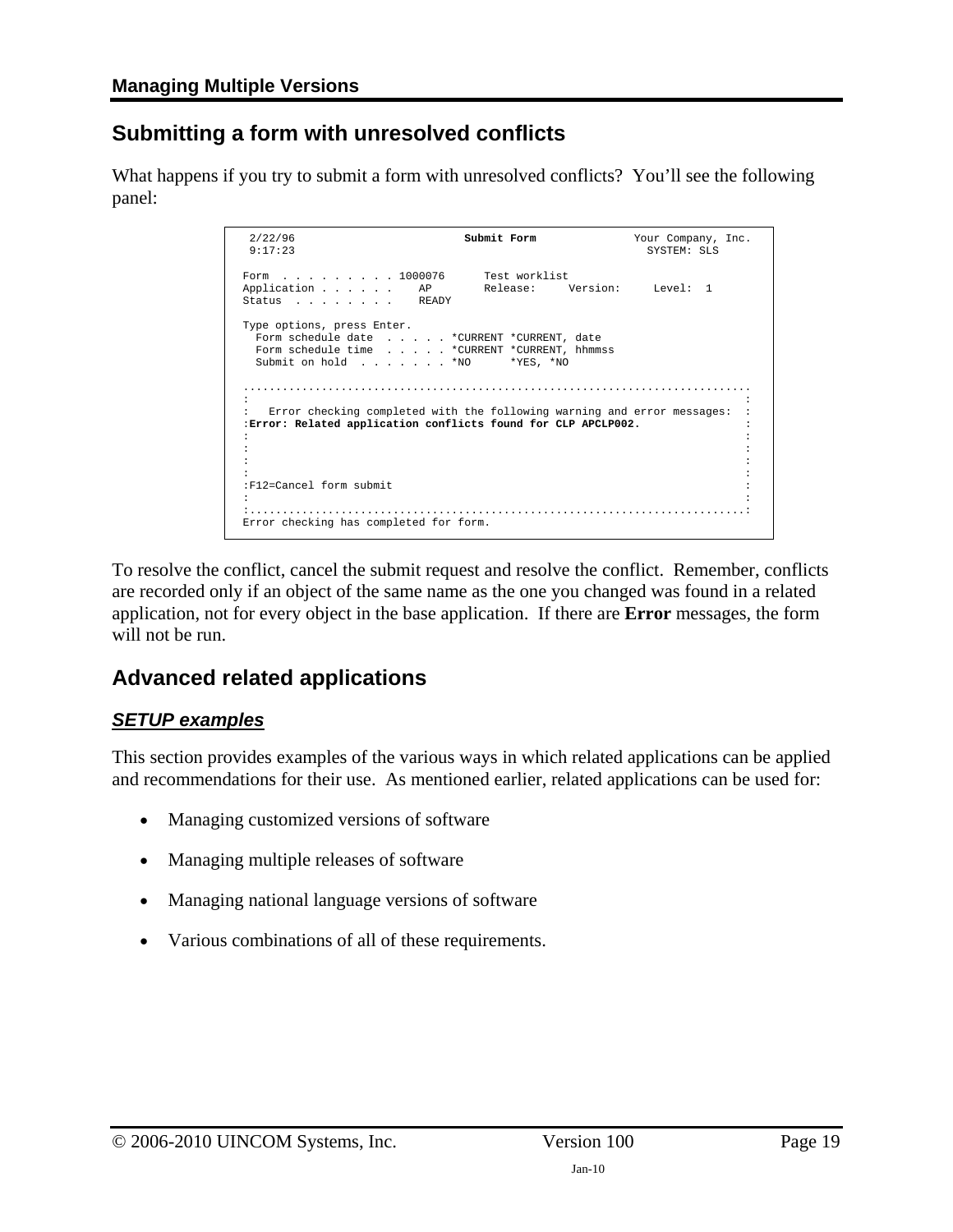### <span id="page-19-1"></span><span id="page-19-0"></span>**Managing customized versions of software**

Perhaps you're a software vendor and need to maintain different customized changes for each of your customers; or you are the development manager responsible for maintaining customized changes for several different plant locations, using the same software. You might define and relate your applications like this:



#### **Figure 4**

As with the examples described earlier in this document, when you check out an item for the Base application, you would need to know if any of the items you are checking out were customized for either location; in other words, have the objects been modified for either location 1 or 2? See page [4](#page-3-0) for the rules that govern related applications.

Although we have only shown you two related applications in this example, there is really no limit to the number of related applications you can define. In fact, you may have several hundred sets of custom modifications. The only practical limitation is governed by disk space.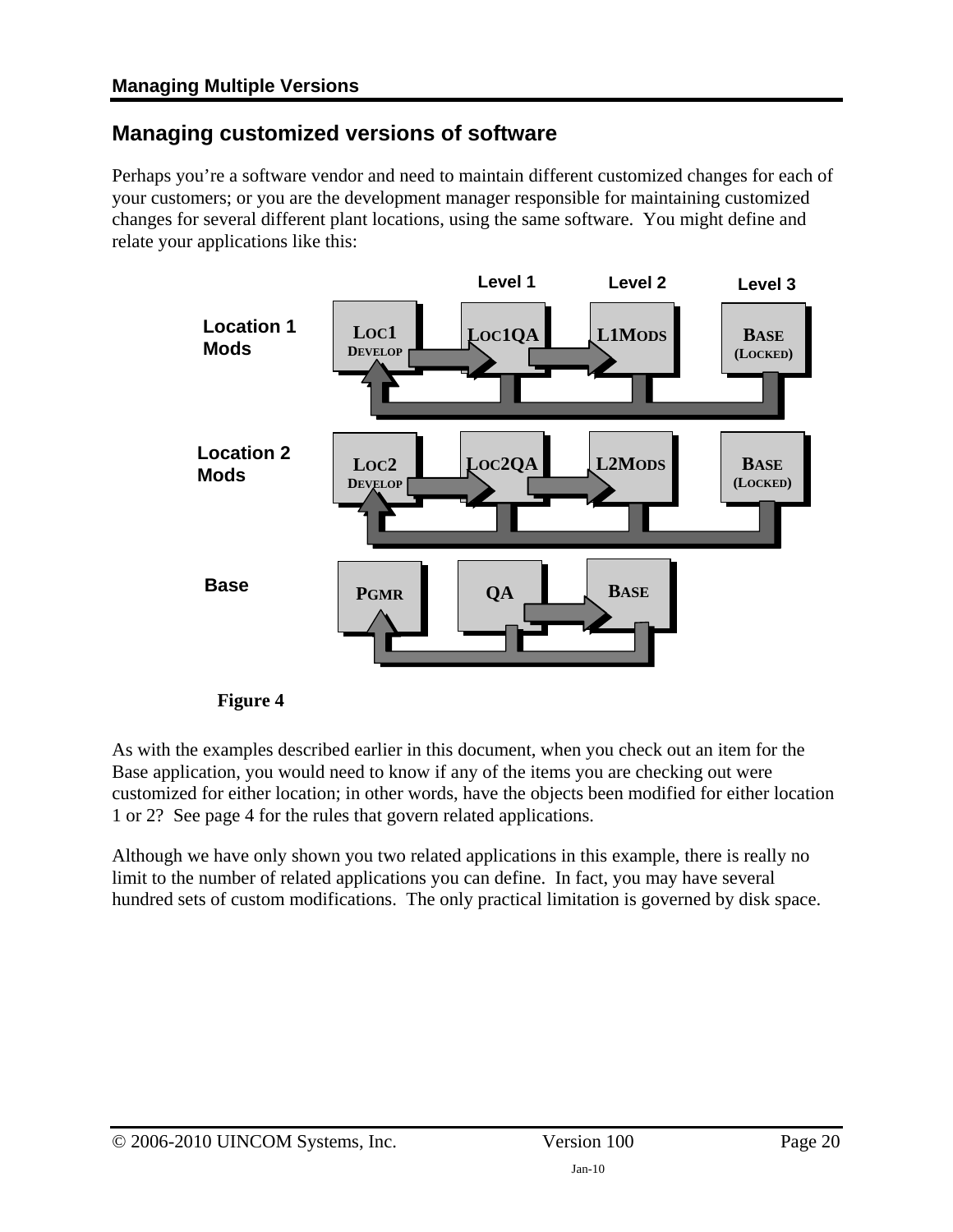### <span id="page-20-1"></span><span id="page-20-0"></span>**Managing multiple language versions of software**

The most efficient method of creating different language versions of a software package is to put the national language text into message files and then translate the message file text. On the iSeries, display files can be defined in such a way as to allow the text to be loaded at run time. Of course, status and error messages are delivered to the user in the same way. Commands and printer files have embedded text strings, but these too can have externalized language text. However, they must be compiled over the correct national language message file. No matter how many language versions of software you have, you only need one copy of source. This is the way TURNOVER® for iSeries v100's different language versions are managed. Therefore, to maintain different language versions of your software which are, in every other respect, identical, you would probably want to set up your applications as illustrated here:



### **Figure 5**

In these applications, the GRNPRD and FRNPRD libraries contain a message file and just those objects that need to be compiled over it, such as commands and printer files. Other than maintaining the translated versions of the message file, which TURNOVER® for iSeries v100 fully supports, no changes need to be made directly to these objects. Changes only need to be made to the source in the base application; in this example, no source exists in the language libraries. When you build a Base application form to promote any language-sensitive objects from, say, QA to BASE, TURNOVER® for iSeries v100 will create TURNOVER® for iSeries v100 forms for each of the related language applications. When these run, TURNOVER® for iSeries v100 will create the objects in the appropriate language library for each related application using the source from the base application compiled over the appropriate language message file. Of course, your application has to be clever enough to manage the substitution of the correct message file and language library when it is running. (See the *TURNOVER® for iSeries v100 Application Planning Guide*.)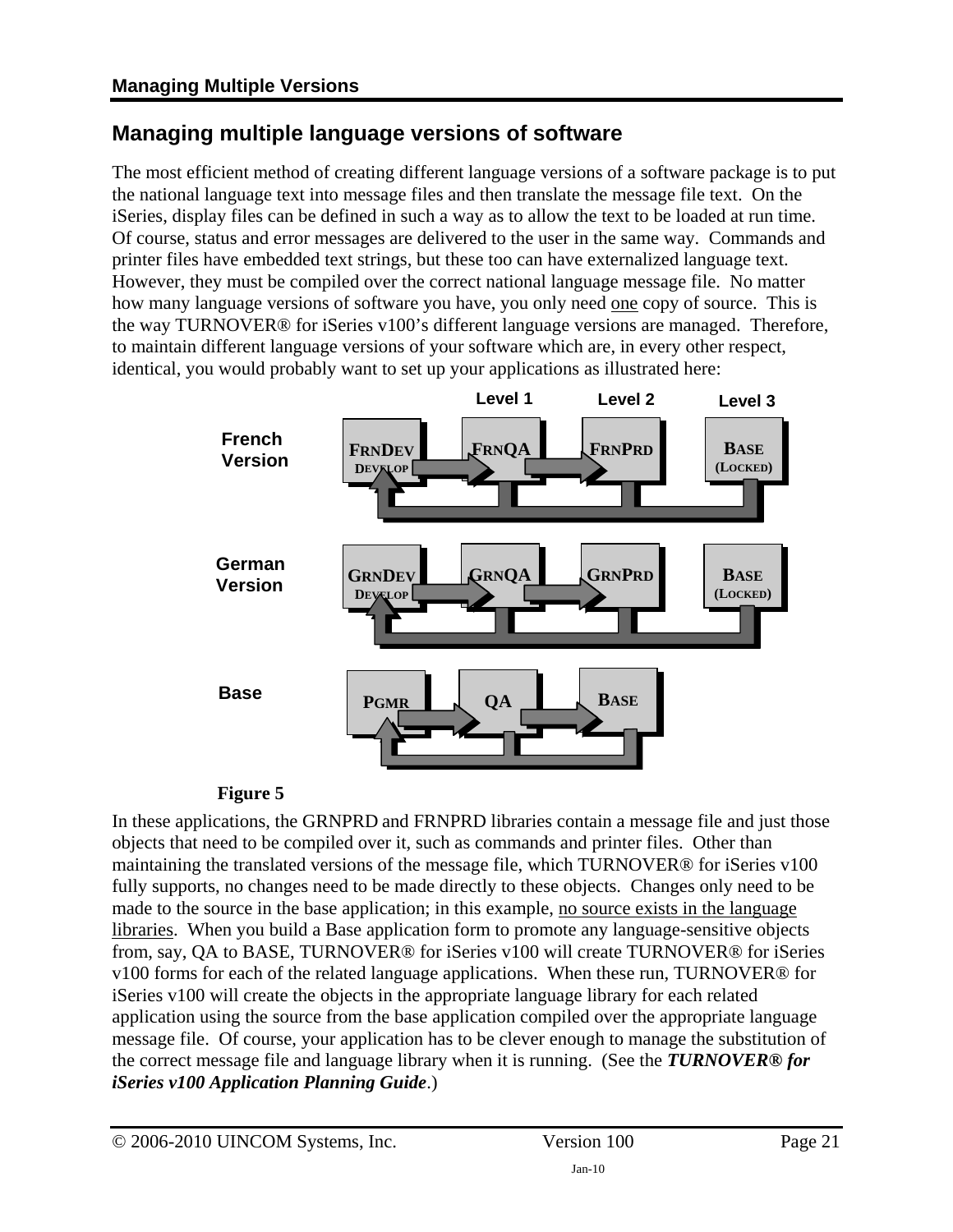<span id="page-21-0"></span>You will see how TURNOVER® for iSeries v100 manages multiple language versions of several releases on page [24.](#page-23-1)

### <span id="page-21-1"></span>**Managing multiple releases of software**

Although similar to the example we showed you on page [3,](#page-2-1) we've slipped in a few variations as food for thought. In this case, you're managing three releases and you need to support all of these releases, simultaneously.



### **Figure 6**

In this example, Release 1 is the Base for Release 2 and Release 2 is the base for Release 3! This is called a nested related application. If you detect an error (or one of your users did), it is likely that you would want to check out and fix all copies of the program affected, unless, of course, the program affected wasn't added to the application until a later release or had been rewritten along the way. So, the first rule for managing multiple releases is always to start by identifying the object(s) you need from the oldest release. Add these to your Programmer's worklist, and then select option **16** to check for related objects. If you need to fix these, add them to your Worklist. Then check them all out, using option **21**.

Once you have checked them out (into different libraries, of course), you need to change and test each version. Then promote them all back.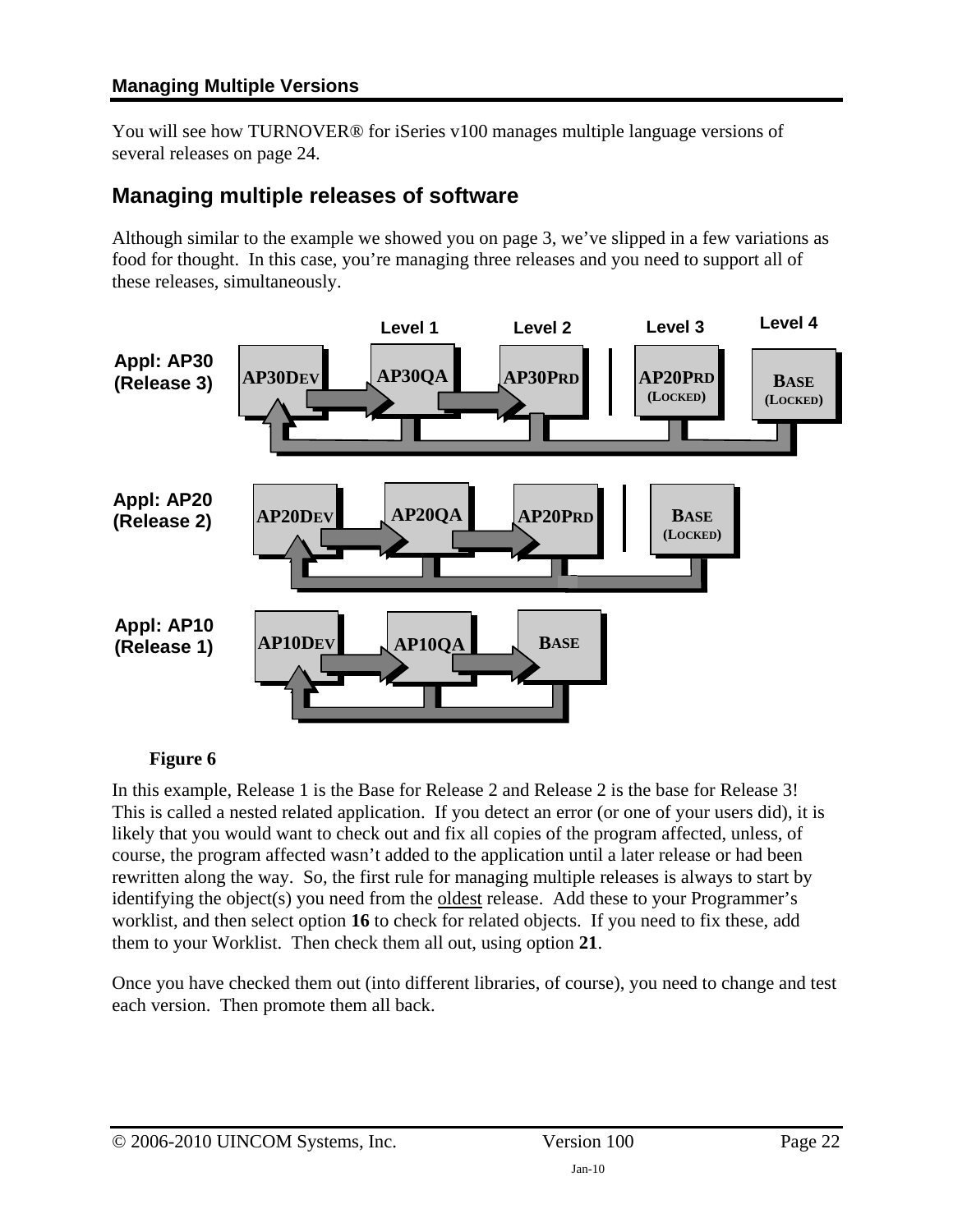<span id="page-22-0"></span>Now here are a few twists. What if Programmer A is modifying a program for Release 3 and you, Programmer B, need to check out the same object for Release 1, 2, and 3?

- You can wait until programmer A promotes the object back to production (AP30PRD in our diagram).
- You could go ahead and check out the object for Release 1 and 2 and put the third one on your Worklist, with the intention of changing it later.
- You could message programmer A and tell him to fix the Release 3 version of the object.
- You could forget it and not fix the Release 3 version of the object no, sorry, TURNOVER® for iSeries v100 won't let you do this! **You must resolve the conflict before promoting the Release 1 and 2 versions**.

In the same scenario, what if Programmer A had already promoted the object to the test level (AP30QA). It is still checked out of AP30PRD, so a conflict record is written.

### <span id="page-22-1"></span>**Combining multiple releases with language or versions (or both)**

The examples on the next two pages are taken directly from our own setup, and reflect our experience managing multiple releases of the TURNOVER® for iSeries v100 product.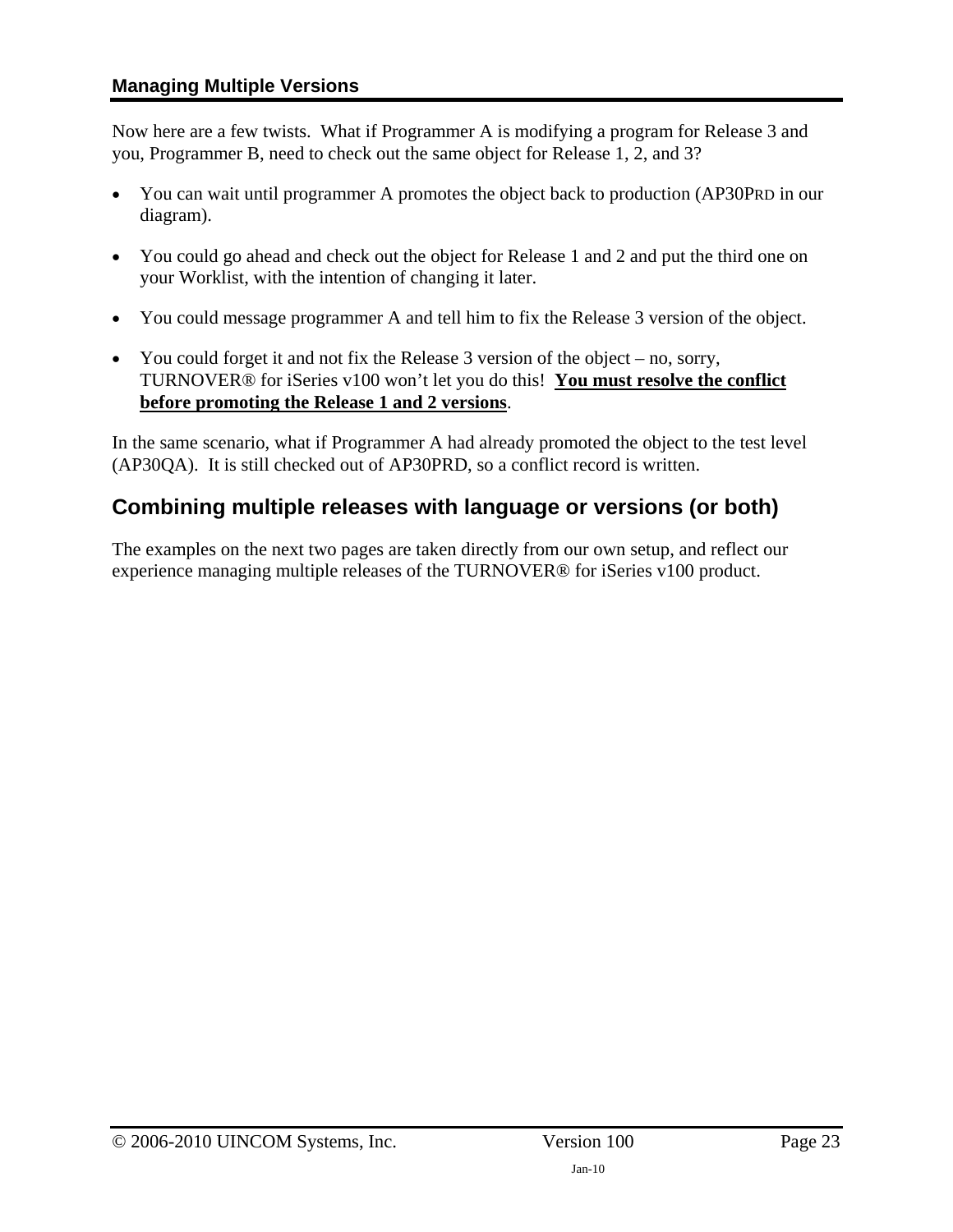### <span id="page-23-1"></span><span id="page-23-0"></span>**TURNOVER® for iSeries v100 application definition schematics (examples)**

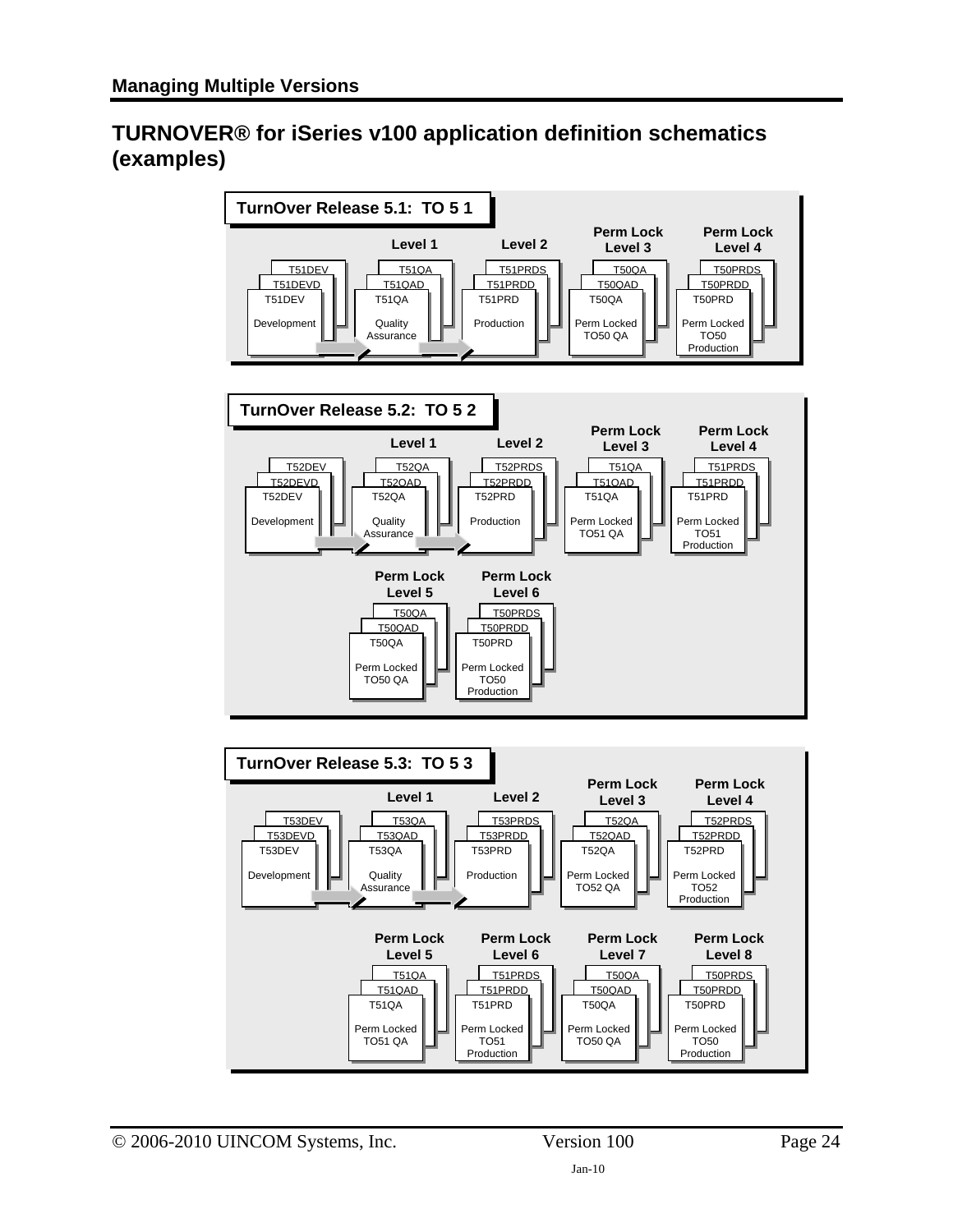



<span id="page-24-0"></span>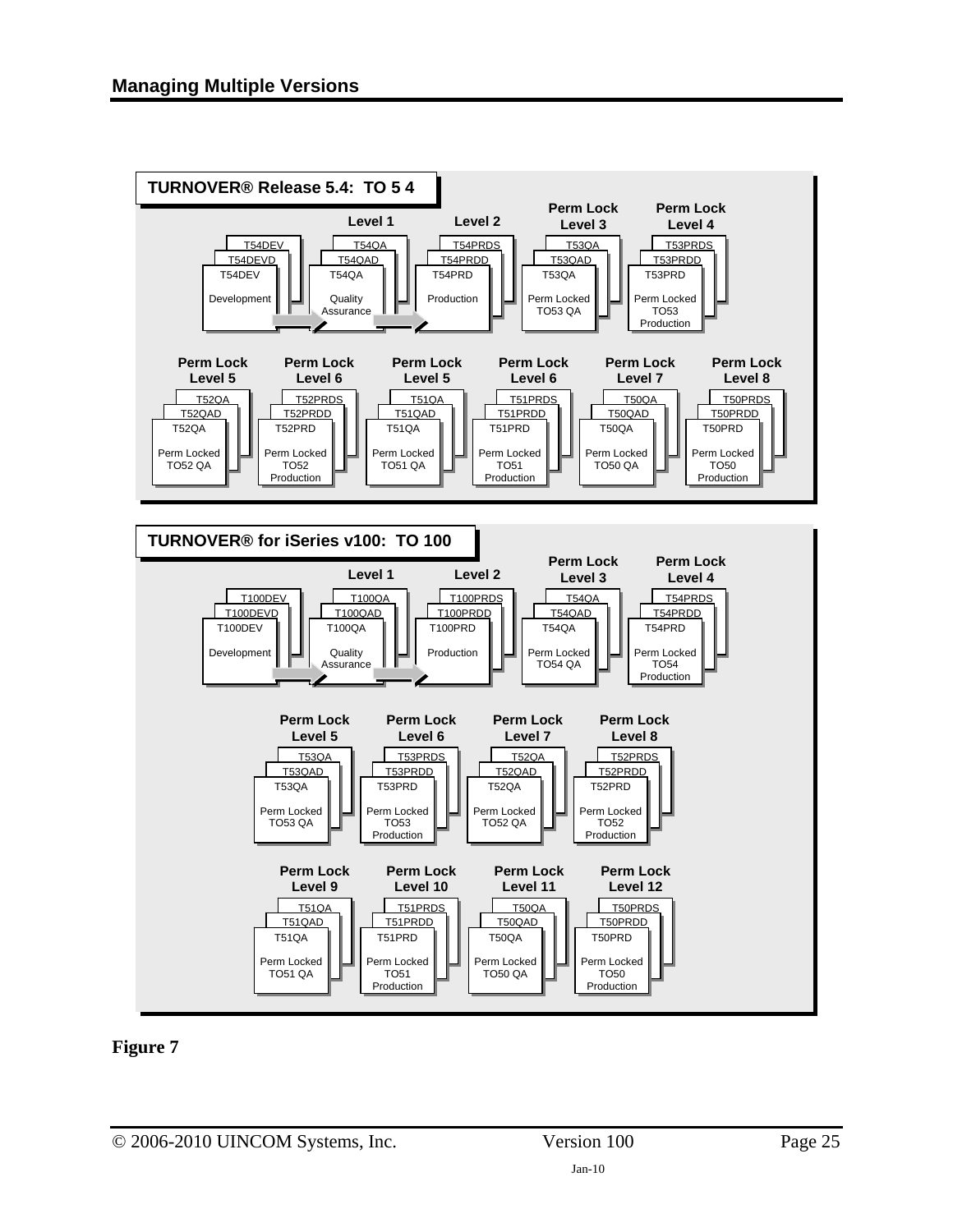#### **Notes about [Figure 7](#page-24-0):**

The oldest supported version, Release 5.1 (previous page), is the base for Release 5.2; Release 5.2 is the base for 5.3; Release 5.3 is the base for 5.4 and so on.

At UNICOM Systems, Inc., all of the objects that exist in the base release also exist in subsequent releases (unless they were intentionally removed from the product). However, source code exists in subsequent releases only if the object was changed in that release. If you check out a source member for Release 5.1, TURNOVER® shows you the related source in subsequent releases only if it exists there (that is, if it was changed for both releases). If an object is changed for Release 5.1 but not in subsequent releases, then the object is automatically recompiled into subsequent Releases (5.2 and 5.3) from the source in Release 5.1.

If a new object is created in Release 5.1, TURNOVER® automatically creates the object in subsequent releases, depending on the new related object rule setting in the related application file (TAPPRELF). You can set the object rule for the child relationships within an application on the *Work with Application Relationships* panel. Also, you can use the **New Related Object**  (**TNEWRELOBJ**) command to change the rule for any related application. See the command online Help for more information.

The possible settings for the new related object rule are as follows:

1= Do not create new objects in subsequent releases.

2= Create data objects in subsequent releases.

3= Create all objects in subsequent releases.

At UNICOM Systems, Inc., as with most companies managing multiple releases, this rule is set to 3.

To explore a particular setup in more depth – whether your setup, or ours – call our Technical Support line.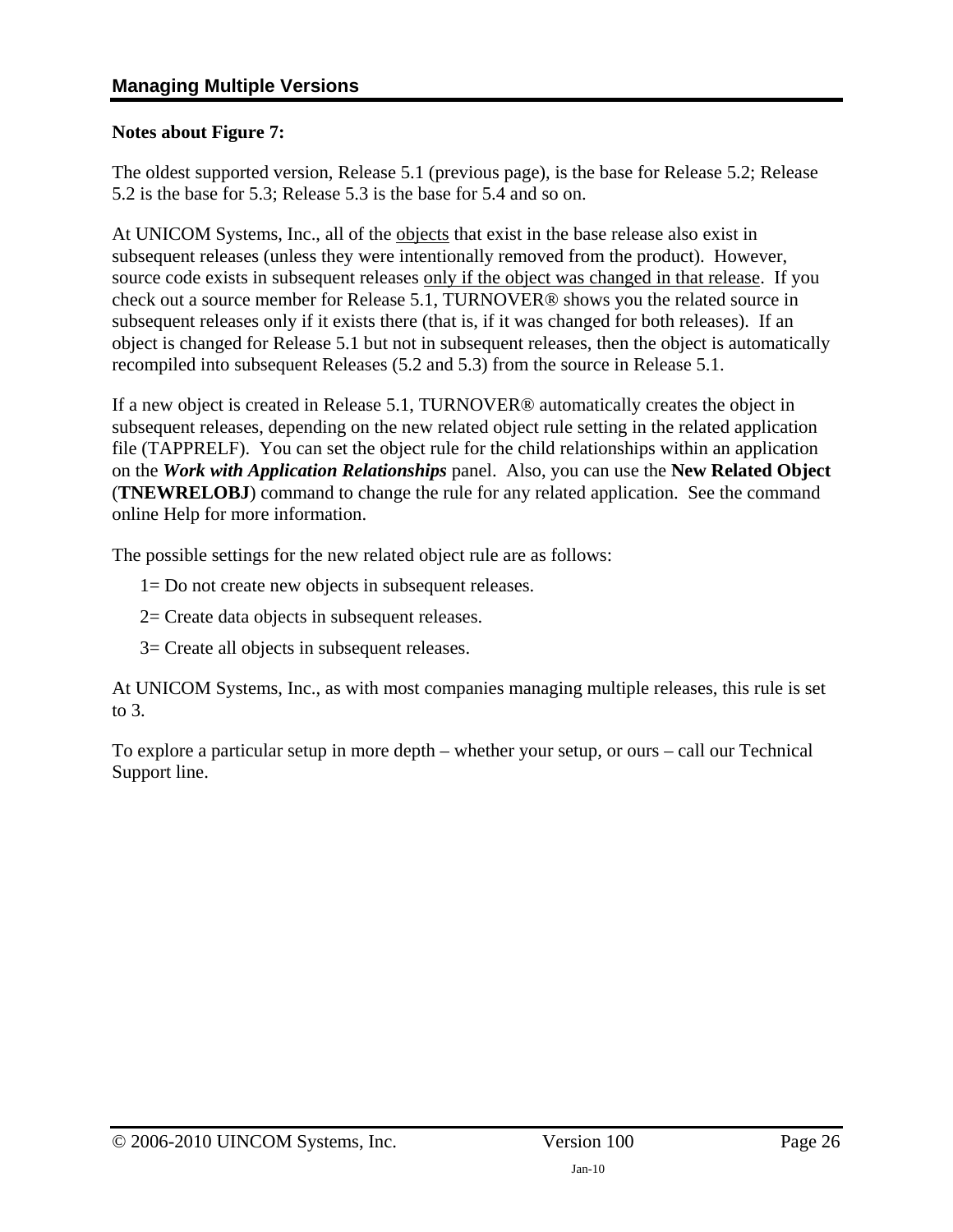# <span id="page-26-1"></span><span id="page-26-0"></span>**OBJECT VERSIONING**

As described earlier, application versioning and object versioning are different, but similar. *Application versioning* means using TURNOVER® for iSeries v100's related application feature along with the native iSeries library management capabilities to manage a set of related objects. *Object versioning* is intended to:

- Help you quickly identify the version of a specific object, by distinguishing it from its predecessors and successors;
- Quickly tell what version of an object a user is using,
- Tell exactly how an object was changed, who changed it, why it was changed, and so on, every time it was changed, throughout the object's life.

The iSeries is particularly well-suited for managing and auditing changes because of the information its operating system stores in its object description – information that is protected from unauthorized manipulation – and also because TURNOVER® for iSeries v100 augments this descriptive data with information of its own stored in fields provided for this purpose.

This section describes exactly how TURNOVER® for iSeries v100 tracks object versions, what information is stored in the object description, and how you can access this information.

TURNOVER® for iSeries v100 maintains a version number for all objects you maintain using TURNOVER® for iSeries v100. This information is tracked within TURNOVER® for iSeries v100's database, regardless of whether or not you decide to stamp the object's description.

You can use the following application definition panel to specify how TURNOVER® for iSeries v100 should control versioning and object stamping for a given application and level.

| 4/02/96<br>14:19:19                                    |                                                                                                       | Application: AP Rel: Ver: Lev: 2                | Version and Object Stamping Defaults Your Computer, Inc.<br>SYSTEM: SLS |  |
|--------------------------------------------------------|-------------------------------------------------------------------------------------------------------|-------------------------------------------------|-------------------------------------------------------------------------|--|
| Type choices, press Enter.                             |                                                                                                       |                                                 |                                                                         |  |
| Version Control Settings                               |                                                                                                       | Version number to increment on promotion *MAJOR | *MAJOR, *MINOR, *NONE                                                   |  |
| Object Stamping Settings<br>Stamp object description Y |                                                                                                       |                                                 | Y. N                                                                    |  |
| Values to stamp:                                       | Object version number Y<br>Form number $\ldots$ Y<br>Project/task reference Y<br>TurnOver type code Y |                                                 | Y, N<br>Y, N<br>Y, N<br>Y, N                                            |  |
| $F3 = Fx$ it $F12 = Cancel$                            |                                                                                                       |                                                 |                                                                         |  |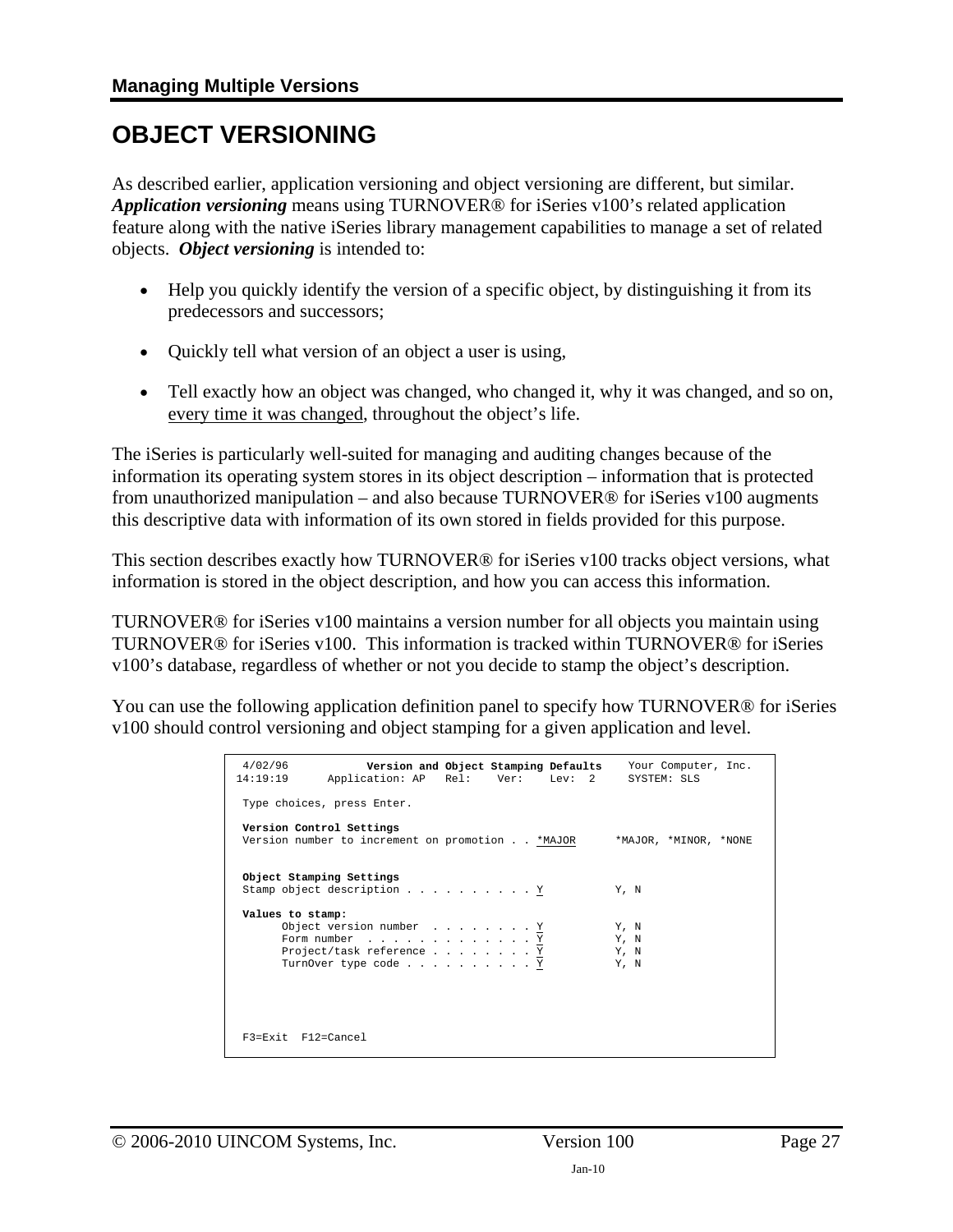### **What you see:**

### **Version Control Settings**

Every object that is changed by TURNOVER® for iSeries v100 will have a major and minor version number associated with it expressed in the form of "*xxx*.*yyy*", such as '17.2', where *xxx* is the major version number, and *yyy* is the minor version number. When an object is promoted for a given level, you can specify whether to increment the major or minor version number. Typically, you would only increment the major version number when the object is promoted to the highest unlocked level (production), and you would increment the minor version number when the object is promoted to lower levels. When the major version is incremented, the minor version is automatically reset to zero. You would then be able to quickly tell if the object is a test or production object.

### **Object Stamping Settings**

If you set the **Stamp object description** parameter, and one or more parameters (**Object version number**, **Form number**, **Project/task reference**, and **TURNOVER® for iSeries v100 type code**) described below, to **Y**, TURNOVER® for iSeries v100 updates the object description with the corresponding information about the object. If you set the **Stamp object description** parameter to **N,** the following four parameters (**Object version number**, **Form number**, **Project/task reference**, and **TURNOVER® for iSeries v100 type code**) do not appear.

**Note:** If you plan to distribute objects for an application definition that uses **MO** (Move Object) or **CD** (Create Duplicate) as its promotion method, you should make sure that object stamping is turned off in the remote application definition.

**Note:** TURNOVER® for iSeries v100 information is mapped into object description fields wherever space is available – fields not necessarily descriptive of the data stored in them. TURNOVER® for iSeries v100's **TDSPOBJD** command, described on page [31](#page-30-2), displays this information clearly.

#### **Object version number**

If set to **Y**, TURNOVER® for iSeries v100 stores the *xxx*.*yyy* version number of the object in the licensed program portion of the object description. To distinguish between changes made to the same object in different releases of the same application, the TURNOVER® Release and Version of the application used to promote the object would also be stored in this field. The application code associated with the object will be stored in the first four characters of the APAR ID field in the object description. This information, along with the release and version, is useful when you have multiple applications with the same release and version number, such as when your application needs to support multiple languages.

#### **Form number**

If set to **Y**, TURNOVER® for iSeries v100 stores the form number of the form that created the object in the PTF number field of the object description.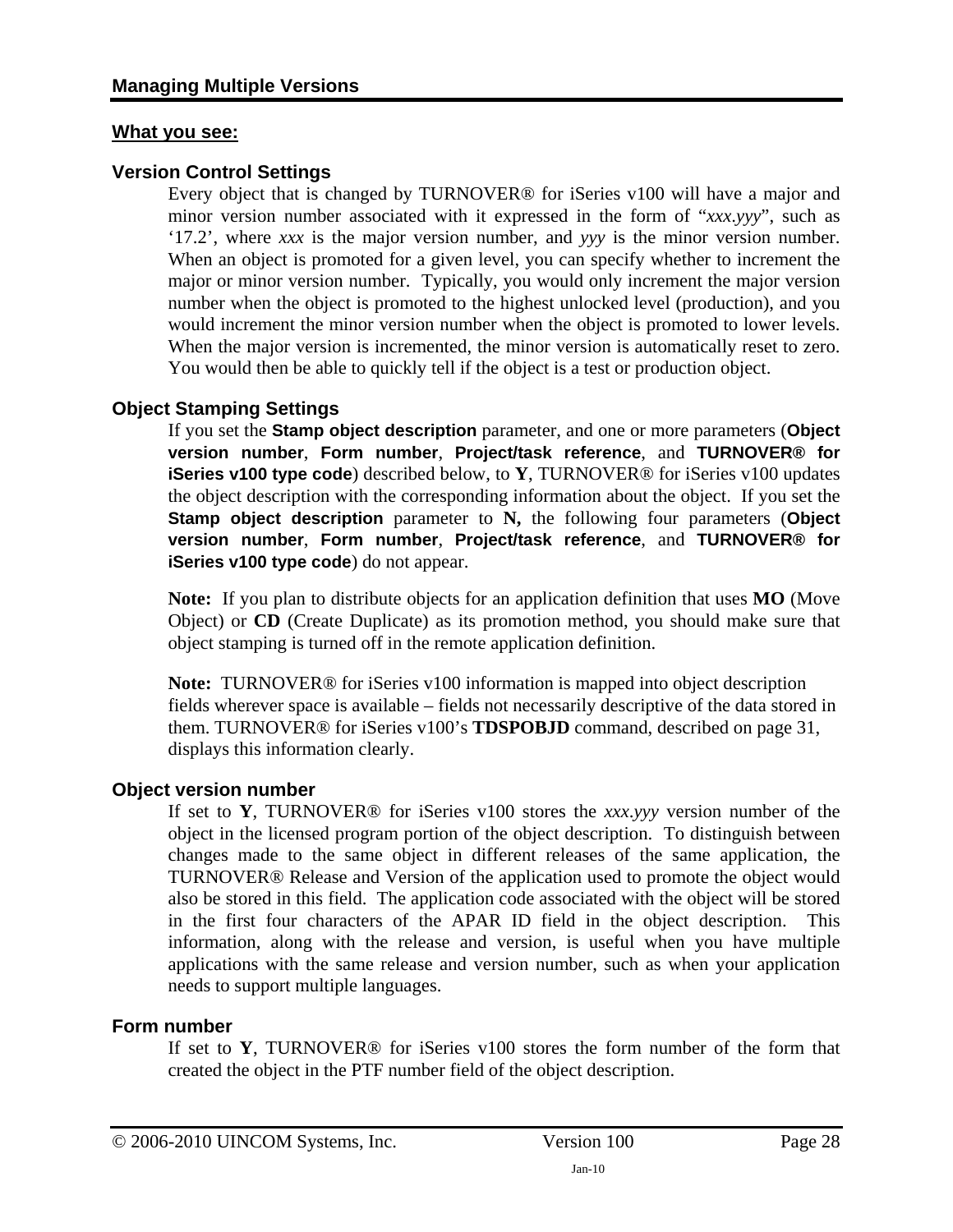### **Project/task reference**

If set to **Y**, TURNOVER® for iSeries v100 stores the first eight characters for the project/task reference of the last change to this object in the Object control level field of the object description. The last two characters are stored in the last two characters of the APAR field of the object description.

### **TURNOVER® for iSeries v100 type code**

If set to **Y**, TURNOVER® for iSeries v100 stores the TURNOVER® for iSeries v100 type code used the last time the object was changed in the user-defined attribute field of the object description. TURNOVER® for iSeries v100 checkout programs retrieve this type code when checking out an object by retrieving it from this field in the object description, if available.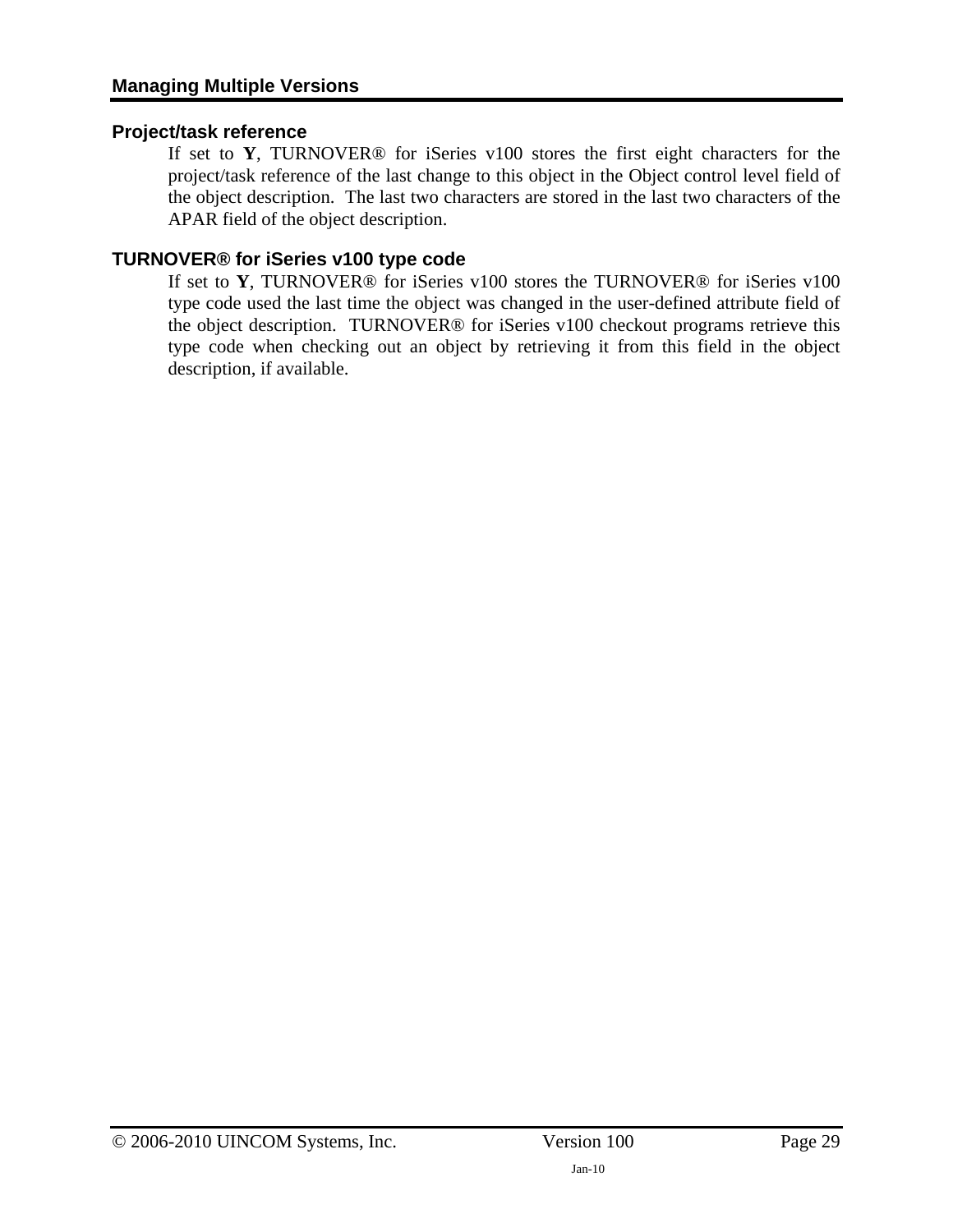### <span id="page-29-1"></span><span id="page-29-0"></span>**Excluding objects from stamping**

In some cases, you might need to exclude certain objects from being stamped in the object description. The **TCODOMTF** (**Change Object Description Omit**) file, which is keyed by object/type/library, has a 1-character field for each of the values (object version number, form number, project/task reference, and type code) that you can stamp in the object description. You can exclude any or all of these values from stamping by adding them the **TCODOMTF** file and placing an **X** in the appropriate field. You can specify the library or use **\*ALL** to exclude object stamping for all libraries.

### <span id="page-29-2"></span>**Sample display of object description**

Here is what you see when you run the **DSPOBJD** command (**\*SERVICE**) for an object after it was promoted by TURNOVER® for iSeries v100. TURNOVER® for iSeries v100's **Display Object description TDSPOBJD** command, described on page [31,](#page-30-2) formats this information.



**Page down…** 

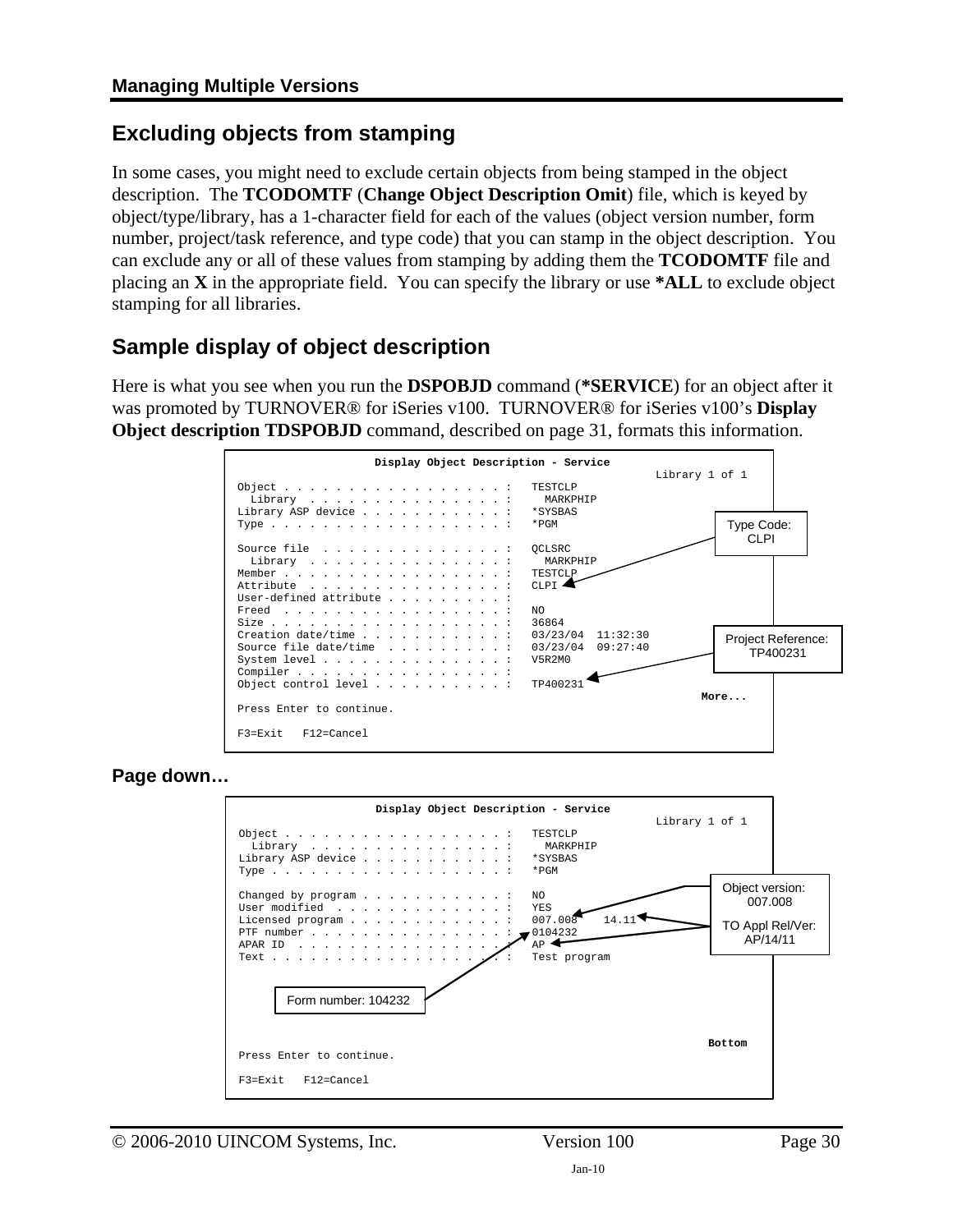### <span id="page-30-1"></span><span id="page-30-0"></span>**Object version utilities**

We have provided several utility programs to help you make greater use of the information stored in the object description, and to easily set up your initial object descriptions.

### <span id="page-30-2"></span>*TURNOVER® for iSeries v100's Display Object Description (TDSPOBJD) command*

TURNOVER® for iSeries v100's **Display object description** (**TDSPOBJD**) command can be duplicated into a library in the system part of your library list and used as an enhanced version of the **DSPOBJD** command, if you want. This command recognizes those fields in the object description that TURNOVER® for iSeries v100 updates. Here's an example of the command panel:

```
 1/02/96 14:38:55 Display Object Description – TURNOVER® Your Company, Inc. 
 Object Information: 
0bject . . . . . . . . : RPG001 0bject version . . . : 003.000<br>
Library . . . . . . : MPPROD Appl/Rel/Ver . . . . : AP/00/00<br>
Type . . . . . . . . . : *PGM
 Object owner . . . . . . : MARKPHIP 
 Creation Date/Time . . . : 12/29/95 15:40:20 
 Text . . . . . . . . . . : Reads Record in CONTPF 
Source Information: 
 Source file . . . . . . : QRPGLESRC 
   Library . . . . . . . : MPPROD 
 Member . . . . . . . . . : RPG001 
 Attribute . . . . . . . : RPGLE 
 Source file date/time . : 12/29/95 15:39:36 
TurnOver Information: 
 Created by form . . . . : 1000028 Change RPG001 to Order Header File 
 Project/task reference . : MPTP0001 Change RPG001 to Order Header File 
 Type code . . . . . . . : RPGLE 
Bottom Bottom and the set of the set of the set of the set of the set of the set of the set of the set of the set of the set of the set of the set of the set of the set of the set of the set of the set of the set of the se
 F3=Exit F5=*FULL F6=View form F8=*SERVICE F9=View task F12=Cancel
```
This panel provides the same information you would see if you were to use the iSeries display object description command, but it also lets you view TURNOVER® for iSeries v100's own audit information. Another nice feature is you can view the TURNOVER® for iSeries v100 form or project task record for an object by pressing **F6** and **F9**, respectively. This command also displays the object's version number in an easy-to-understand format. If you need to access any of the other information in the object description, there are function keys that run the OS/400 **DSPOBJD** command.

### *Viewing object version on Work with Object History*

Option **11** (Line Details) on the *Work with Object History* panel displays the version numbers of the object you selected. Besides making it easy to track the version history for a given object, this is also useful for displaying the version number for non-OS/400 object types (which cannot be stamped as the native iSeries objects can), such as copybook code, MSG ID's, \*DATA files, and so on.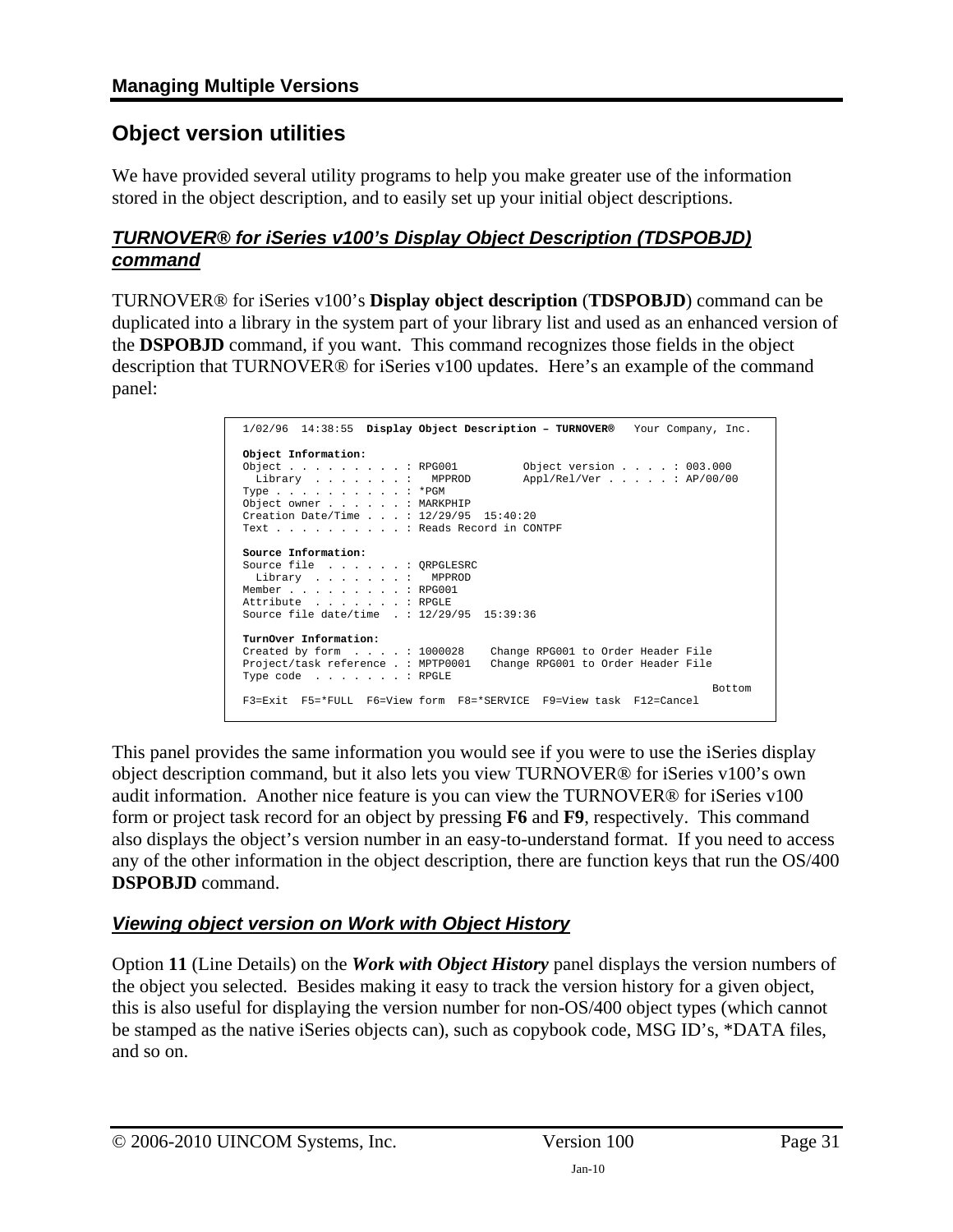### <span id="page-31-1"></span><span id="page-31-0"></span>**TURNOVER® for iSeries v100's Set Application Object (TSETAPPOBJ) command**

TURNOVER® for iSeries v100's **TSETAPPOBJ** (**Set Application Object**) command sets the initial version number for all existing objects in an application to a value you specify. TURNOVER® for iSeries v100 stores an object's version information in the licensed program portion of the object description. (To see how the object version information appears in the object description, see the *[Sample display of object description](#page-29-2)* section on page [30](#page-29-2).)

The **TSETAPPOBJ** command also has two other useful features:

If you have been using TURNOVER® for iSeries v100 prior to these new capabilities, **TSETAPPOBJ** will retrieve TURNOVER® for iSeries v100's object history database to determine the last form number, project reference and type code for an object, and update those values in the object description.

**TSETAPPOBJ** also provides an option to process just those objects for an application that have not already been processed. This can be useful if you add a new library to an existing application, and you just want to stamp the new objects.

### *TURNOVER® for iSeries v100's Set Object Version (TSETOBJVER) command*

This command is functionally identical to the **TSETAPPOBJ** command, except it processes objects by name, library and type. This makes it useful for processing subsets of objects within an application. The **TSETAPPOBJ** command uses the **TSETOBJVER** command after first determining the libraries and objects within your application from the TURNOVER® for iSeries v100 database.

### *Setting object values during the initial build*

The TURNOVER® for iSeries v100 initial build process sets the version number to 1.0 for all objects not already defined to TURNOVER® for iSeries v100, and updates the object description based on the application settings. If you currently use one of the user fields in the object description, be sure to define your application (see page [8](#page-7-1)) such that you avoid overlaying the field(s) you use.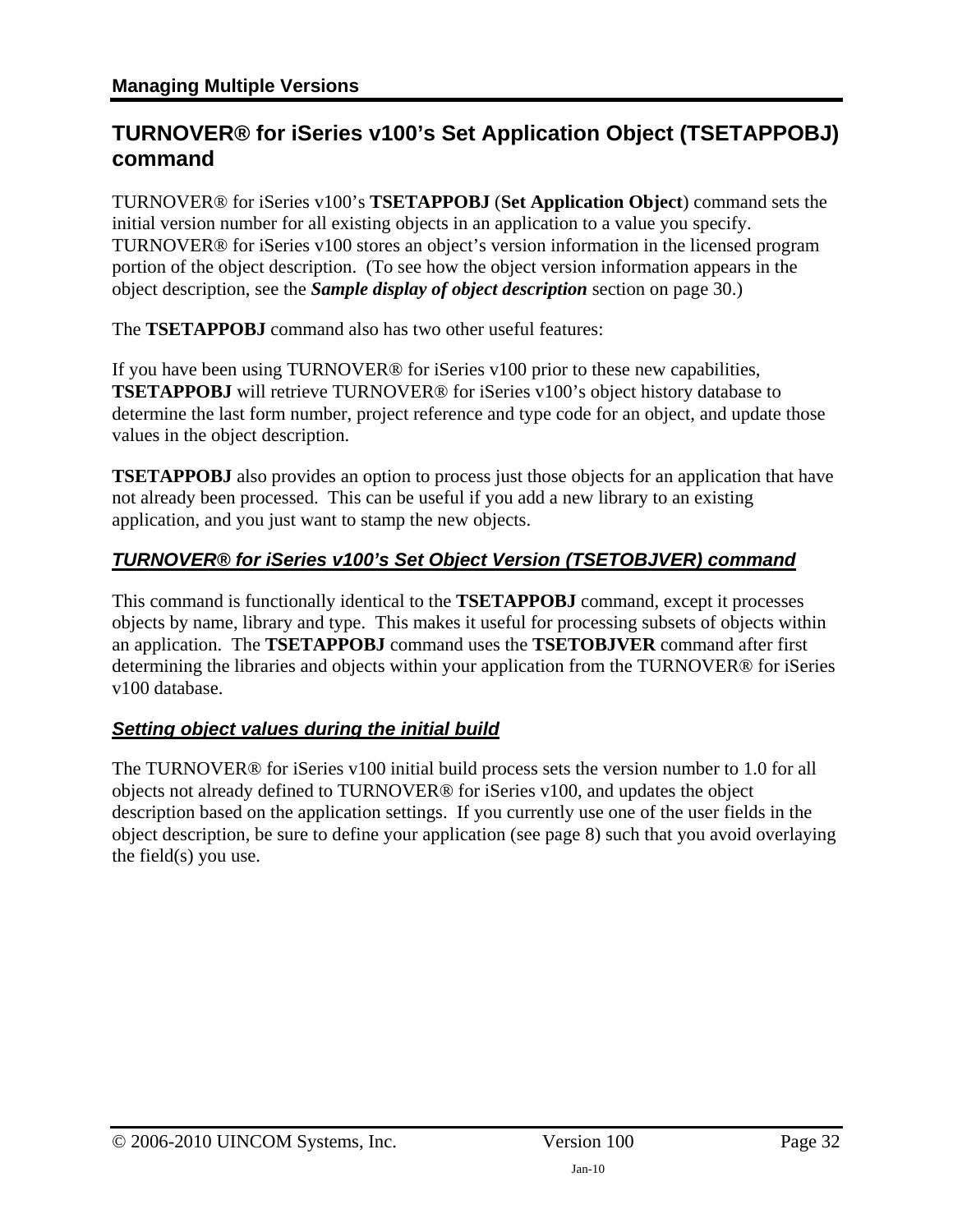### <span id="page-32-1"></span><span id="page-32-0"></span>**Additional object version information**

### *Logic used to determine version number*

This section is informational; use it only if you have a question about the version number settings for a particular object.

#### **1) Is Version field in line record filled in?**

- Yes. Use this as base for incrementing version number based on application. This will only be the case in two scenarios:
	- Distribution. This field will be filled in with the version number that was set on the development system. Presumably, you will choose to increment with **\*NONE** on the remote system to keep the version numbers the same on all systems.
	- Set by exit program. A user may choose to preset this value with an exit program which runs before the version is set, such as the pre-run or add line exit.
- No. Continue.

### **2) If Version Increment Value is \*MINOR or \*NONE**

*Does version record exist for the object in the from library?* 

• Yes. Use this as the base for incrementing the version number based on application. How do we determine the "from object"?

Line record. If the fields on the line are filled in, they will be used.

Application. If the fields are empty, we will get the values from the application type code.

• No. Find the next level of the application, starting with the target level, that the object is checked out from.

#### *Does version record exist for the object in the checkout library?*

- Yes. Use this as base for incrementing version number based on application.
- No. Starting at the level of the application where the checkout record was found, search up the application until you find a version record for the object, and use it as the base for incrementing the version number based on the application. If no record is found, then this is a new object and should be incremented from zero. This extra bit of logic is to find objects that were checked out from perm-locked levels and the object does not exist yet in the highest unlocked level against which the checkout record will have been written.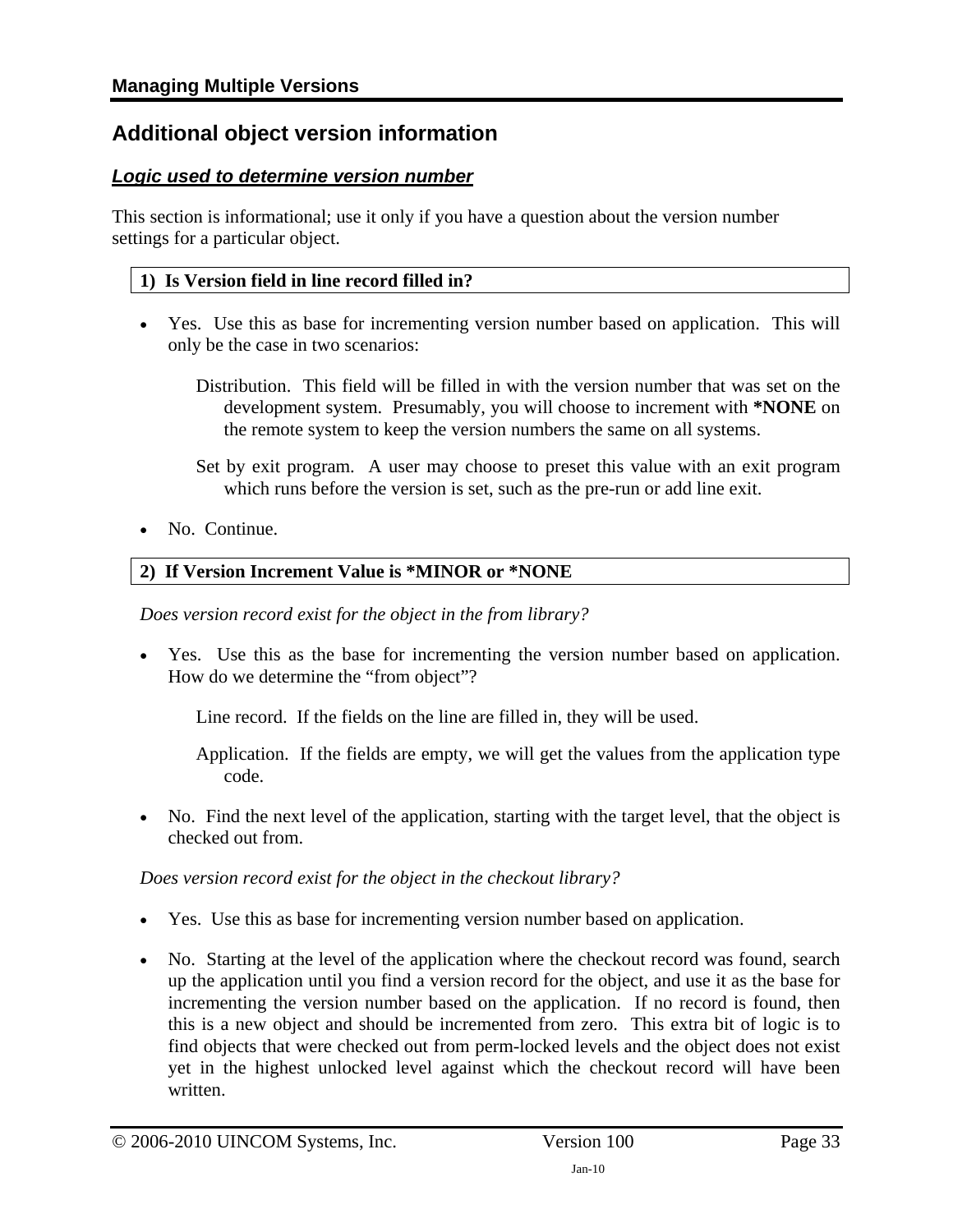#### **3) If Version Increment Value is \*MAJOR**

If the version increment value is **\*MAJOR**, we must determine the highest current major version number in the application and use it as the value we increment. To do this, we start at the lowest level of the application and work our way up the entire application structure, recording the highest major version level we find along the way. Whatever this value is will become the base value for incrementing.

This logic is necessary to catch the situation where an object in production has been recompiled. This change would have caused the major version number to be incremented since the object was checked out. If we didn't have this logic in the process, then the major version number could theoretically be reduced as a result of the promotion. This logic ensures that whenever the major version number is incremented, it is set to the highest value in the application.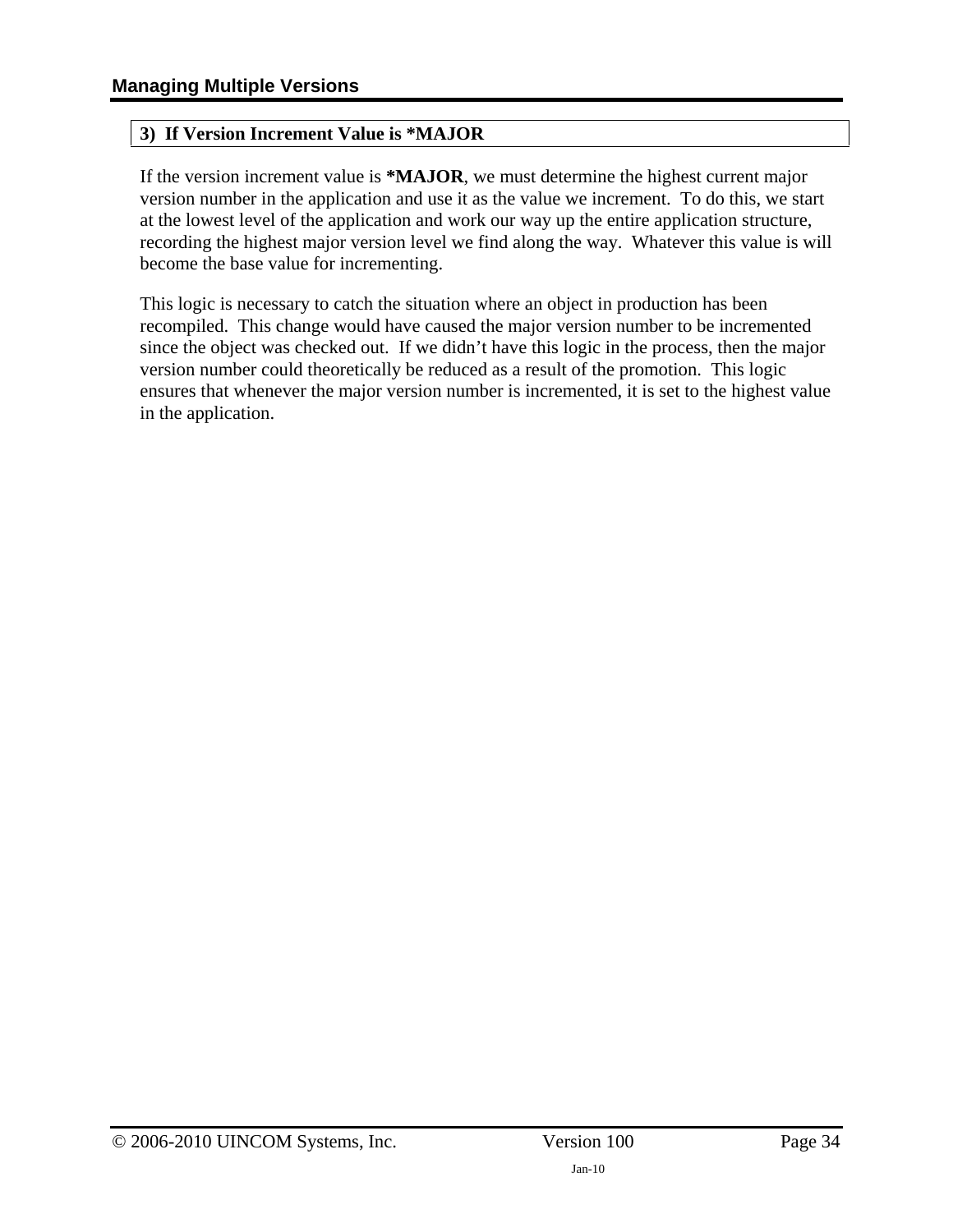### <span id="page-34-1"></span><span id="page-34-0"></span>**Examples of object version numbering**

These examples are intended only to give you an idea for the dynamics at work.

### **Example 1: (2-level App, Level 1 setting: \*MINOR, Level 2 setting: \*MAJOR)**

Version 5.0 of object X is checked out from production. The object is changed and promoted to test. At the time of the promotion, the minor version number of this object is incremented in test and is now version 5.1. If the object were to be changed again before being promoted to production, the minor version number would continue to be incremented (5.2, 5.3 …). When the object is promoted back to production, the version would be changed to 6.0.

#### **Example 2: (2-level App, Level 1 setting: \*MINOR, Level 2 setting: \*NONE)**

You ran the **TSETAPPOBJ** command to set the major version number for all objects within the application to 5.0. Whenever an object is modified, you want to increment the minor version number until you decide to make a new release. At that time, you would run the same procedure to set the major version number to 6.0. You could reverse the **\*NONE** and the **\*MINOR** parameters if you only wanted to increment when we promote to production.

#### **Example 3: (3-level App, Level 1 setting: \*MINOR, Level 2 setting: \*NONE, Level 3 setting: \*MAJOR)**

Similar to example 1, here we define multiple test levels. This example shows how you would keep the version number from incrementing at each promotion. Presumably, you would only want to change the version number when the object was actually changed, rather than when it was promoted. If you incremented the minor version number with every promotion, this would mislead someone into thinking the object was revised twice before being promoted, when, in fact, it was only revised once.

However, one thing to consider is that the files that the programs are compiled over could be different at each level, so the underlying object would, in fact, be different! In that case, you might want to increment the minor version number at each level. It's your choice!

### <span id="page-34-2"></span>**What about source-only types?**

TURNOVER® for iSeries v100 tracks the same version information for source-only types, such as copybook code, but no object stamping is done.

### <span id="page-34-3"></span>**What about "special" object types?**

TURNOVER® for iSeries v100 tracks version information for special types, such as **\*MSG** IDs, but no object stamping is done.